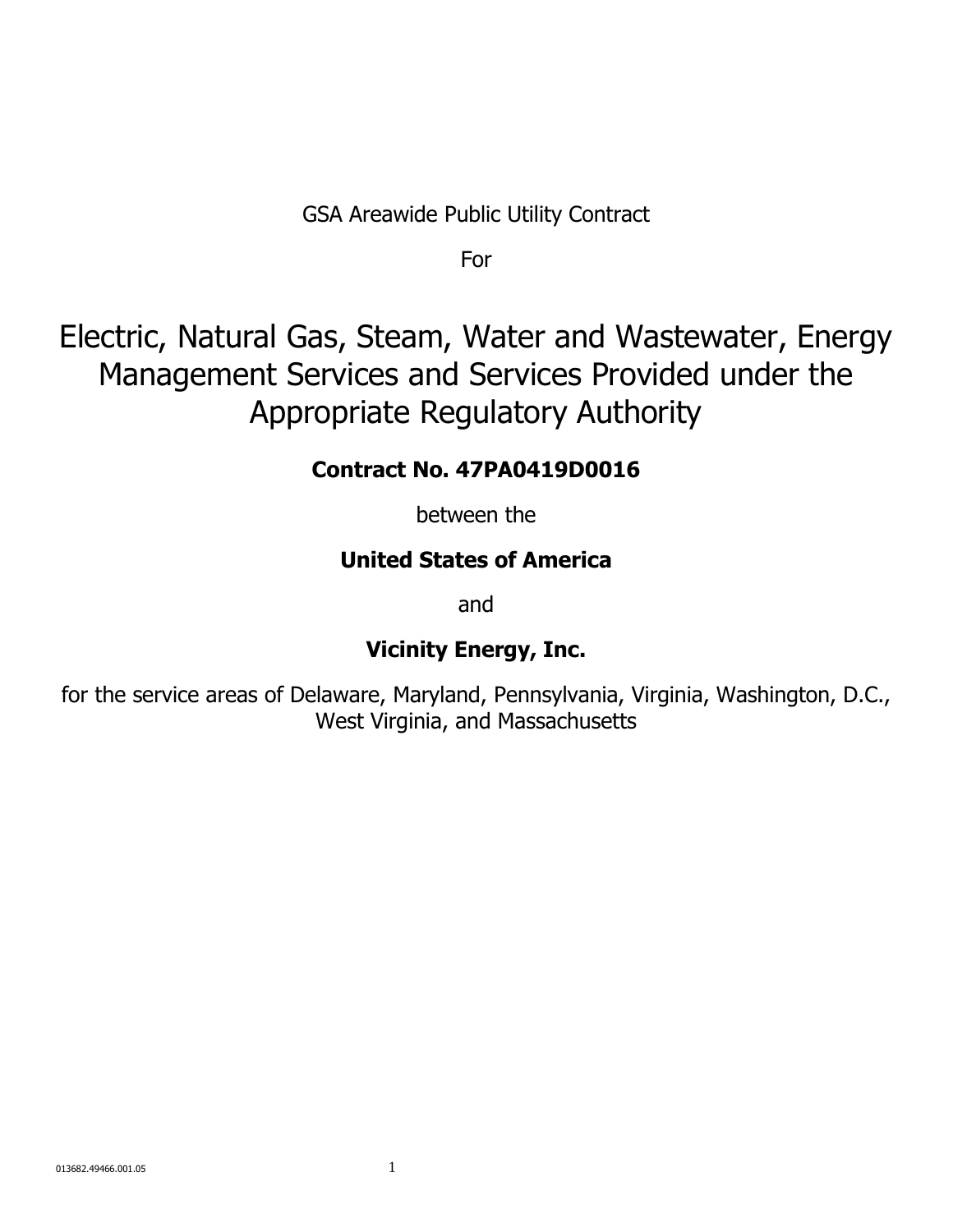### **Negotiated Areawide Contract** No. 47PA0419D0016

## between the

## **United States of America**

### **And**

## **Veolia Energy Operating Services, LLC**

### **TABLE OF CONTENTS**

Daaa

Neticlo

|                | AI LILIC                                                  | <u>rayc</u>       |
|----------------|-----------------------------------------------------------|-------------------|
|                | <b>Preamble and Whereas Clauses</b>                       | 4                 |
| 1.             | <b>Definitions</b>                                        | 5                 |
| 2.             | Scope and Duration of Contract                            | $\overline{7}$    |
| 3.             | <b>Existing Contracts</b>                                 | $\overline{7}$    |
| $\overline{4}$ | <b>Authorization Procedure and Service Disconnections</b> | 8                 |
| 5.             | Rates, Charges, and Public Regulation                     | 8                 |
| 6.             | <b>Bills and Billing Data</b>                             | 9                 |
| 7.             | <b>Payments for Services</b>                              | 9                 |
| 8.             | <b>Contractor-Owned Meters</b>                            | 9                 |
| 9.             | <b>Equipment and Facilities</b>                           | 10                |
| 10.            | Liability                                                 | 10                |
| 11.            | <b>Access to Premises</b>                                 | 11                |
|                | 12. Parties of Interest                                   | 11                |
| 13.            | Representations and Certifications                        | 11                |
| 14.            | <b>Supplemental Clauses</b>                               | $12 \overline{ }$ |
| <b>15.</b>     | <b>Small Business Subcontracting Plan</b>                 | 14                |
| 16.            | <b>Notices</b>                                            | 14                |
|                | 17. Reporting                                             | 14                |
| 18.            | <b>Utility Energy Services Contracts</b>                  | 15                |
| 19.            | <b>Miscellaneous</b>                                      | 16                |
|                | <b>Signatures</b>                                         | 17                |
|                | Certificate                                               | 18                |
|                | <b>Authorization for Electric Services</b>                | <b>Exhibit A</b>  |
|                | <b>Authorization for Natural Gas Services</b>             | Exhibit B         |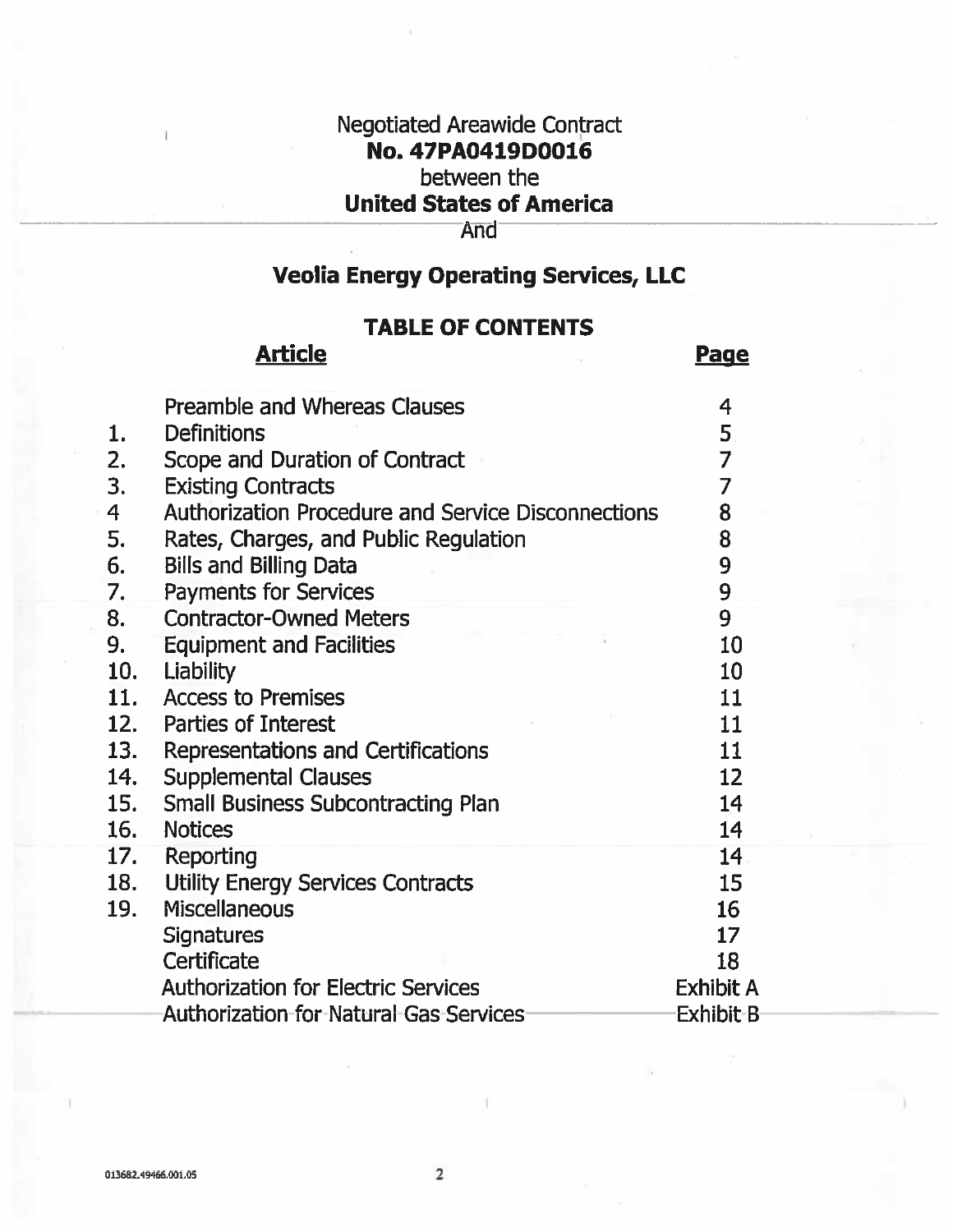**Authorization for Steam Services Exhibit C** Authorization for Water and Wastewater **Exhibit D** Authorization for Energy Management Services **Exhibit E** Authorization for the Provision of Services Provided **Exhibit F** Under the Appropriate Regulatory Authority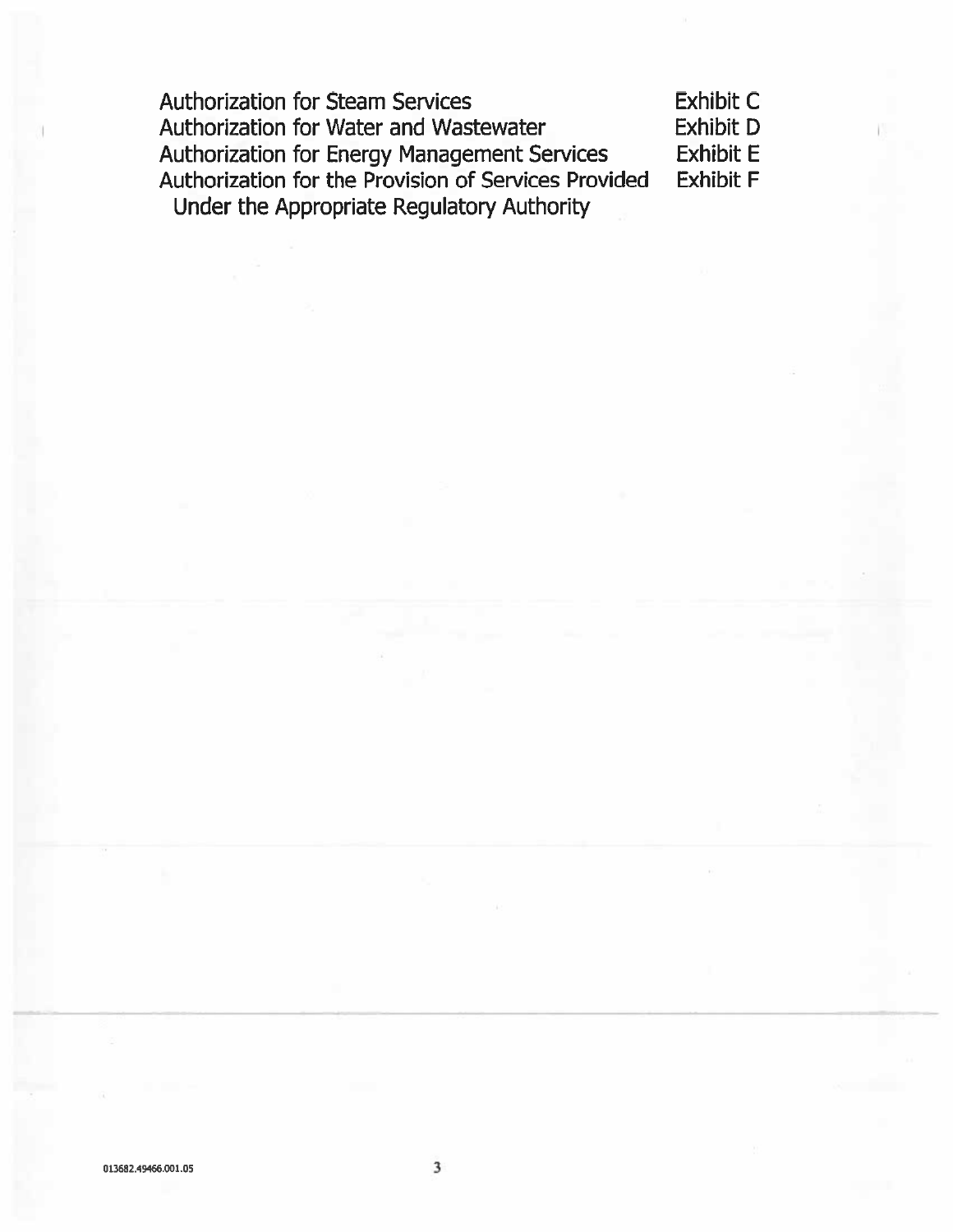#### NEGOTIATED AREAWIDE CONTRACT

### No. 47PA0419D0016

#### **BETWEEN THE**

#### **UNITED STATES OF AMERICA**

#### **AND**

### **Veolia Energy Operating Services, LLC**

THIS AREAWIDE CONTRACT FOR Electric, Natural Gas, Steam, Chilled Water, Water and Wastewater, Energy Management Services and/or services provided under the Appropriate Regulatory Authority where applicable, is<br>executed this  $15^{+6}$  day of  $100 \text{ N}$  C  $\rightarrow$  2019, between the UNITED STATES OF AMERICA, acting through the<br>Ad Veolia Operating Services, LLC, a Delaware limited liability company, and having its principal office and place of business at 53 State Street, Boston, MA 02109, and Grays Ferry Cogeneration Partnership, a Pennsylvania partnership, SourceOne, Inc. (DE), a Delaware corporation, Thermal North America, Inc., a Delaware corporation, Veolia Energy Baltimore Cooling LLP, a Maryland limited liability partnership, Veolia Energy Baltimore Corporation, a Maryland corporation, Veolia Energy Baltimore Heating LLP, a Maryland limited liability partnership, Veolia Energy Maryland Steam Corporation, a Delaware corporation, Veolia Energy North America, LLC, a Wisconsin limited liability company, Veolia Energy Philadelphia, Inc., a Pennsylvania corporation. Veolia Energy Renewables, LLC, a Delaware limited liability company, Veolia Energy Richmond, LLC, a Delaware limited liability company, Veolia Water North America-Northeast, LLC, a Delaware limited liability company, Veolia Water North America-South, LLC, a Delaware limited liability company, Veolia Water Operating Services of Wilmington, Inc., a Delaware Corporation, Veolia Water/EOS of Wilmington L.L.C., a Delaware limited liability company, Veolia ES Technical Solutions, L.L.C., and Veolia Energy Boston, Inc. (hereinafter referred to collectively as the "Contractor" or individually as a "Contracting Entity"):

WHEREAS, the Contracting Entity is a company that provides utility services, which may or may not be regulated by an Appropriate Regulatory Authority, including, the Delaware Public Service Commission, the Maryland Public Service Commission, the Massachusetts Department of Public Utilities, the Pennsylvania Public Utility Commission, the Public Service Commission of the District of Columbia, the Public Services Commission of West Virginia. the Virginia State Corporation Commission's Division of Public Utility Regulation, the Federal Energy Regulatory Commission, and such other regulatory bodies as may have regulatory jurisdiction over the services provided by the Contractor (hereinafter referred to individually as an "Appropriate Regulatory Authority" or collectively as the "Commission");

WHEREAS, the Contracting Entity, if regulated, now has on file with the Appropriate Regulatory Authority, all of its effective tariffs, rate schedules, riders, rules and regulatory terms and conditions of service, as applicable; and

WHEREAS, with some exceptions, the Government is generally required by FAR 41.2, to enter into a bilateral contract for Electric, Natural Gas, Steam, Chilled Water, Water and Wastewater, Energy Management Services, Hazardous Waste Management, and/or services provided, under The Appropriate Regulatory Authority where applicable, at each Federal facility where the value of the Services provided is expected to exceed the simplified acquisition threshold; and

WHEREAS, the Government is now purchasing Utility Services from the Contractor under the GSA Areawide Public Utilities Contract No. GS-00P-08-BSD-0585, for the provision of steam services in the service area of Baltimore. Maryland, that expires on October 28, 2018, under GSA Contract No. GS-03P-09-DX-C-0005, for the provision of chilled water service for five federal buildings, in the service area of Baltimore, Maryland, that expired October 1, 2018, and under the GSA Areawide Public Utilities Contract No. GS-00P-88-BSD-005, for the provision of steam services for the Department of Interior's Independence National Historical Park, or under some other service arrangement; and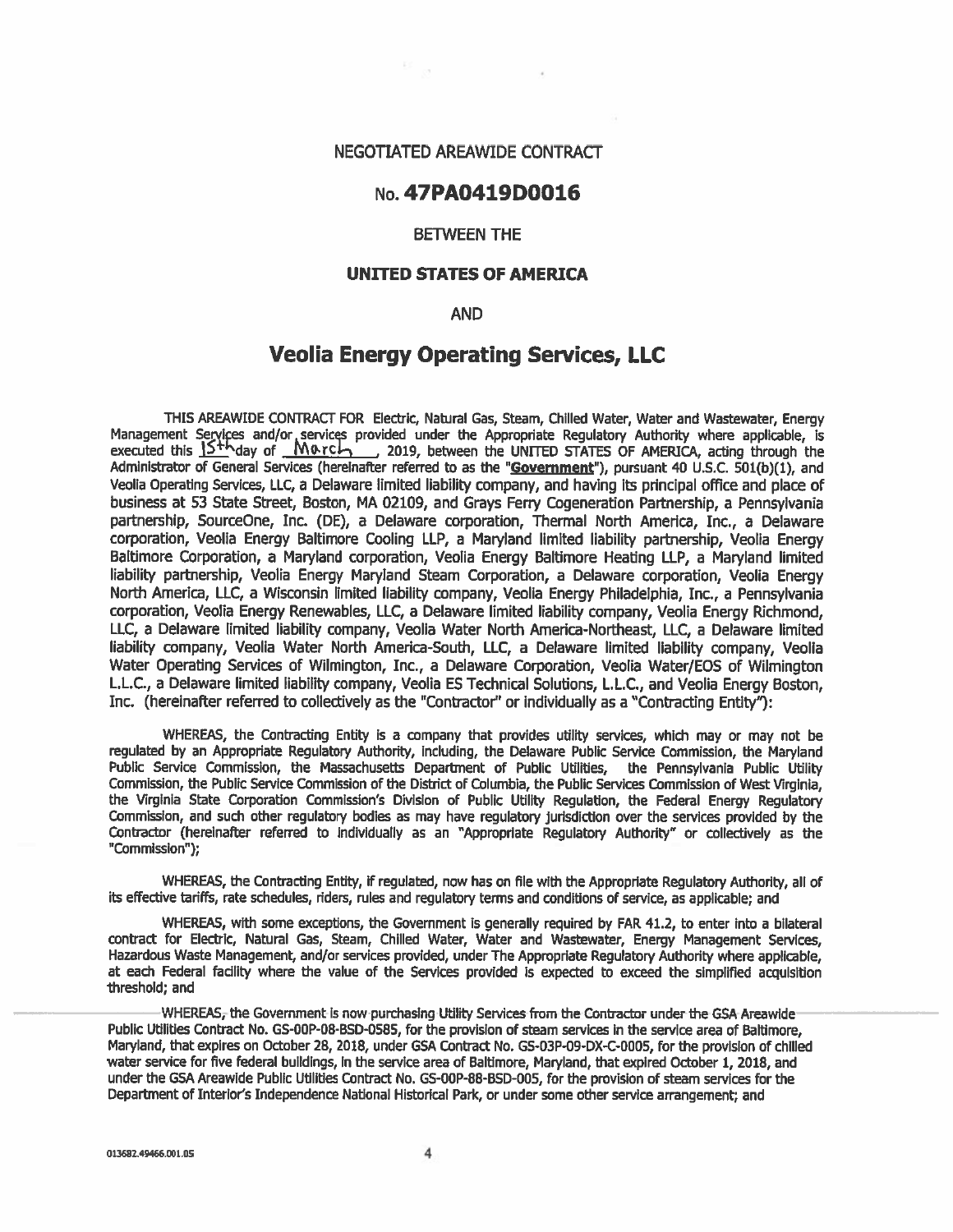WHEREAS, the Contractor and the Government mutually desire that this Areawide Contract be used by the agencies of the Government in obtaining Electric, Natural Gas, Steam, Chilled Water, Water and Wastewater, Energy Management Services and/or services provided by the Contractor, under the Appropriate Regulatory Authority where applicable, and to facilitate participation to increase energy efficiency as authorized and encouraged by 10 U.S.C. 2911-2918 and 42 U.S.C. 8256: and

NOW, THEREFORE, in consideration of the premises and mutual covenants herein contained, the parties hereby agree as follows:

#### **ARTICLE 1. DEFINITIONS.**

 $1.1.$ As used in this Areawide Contract, the following terms have the meaning as prescribed below:

(a) "Areawide Contract" means this master contract entered into between the Government and Contractor to cover the Service acquisitions of all Federal agencies in the franchised certificated service territory ("service areas" which for the purposes of this Contract include Delaware, Maryland, Massachusetts, Pennsylvania, Virginia, Washington, D.C., and West Virginia) from Contractor for a period not to exceed ten (10) years.

(b) "Appropriate Requlatory Authority" means any requlatory body having jurisdiction over a Contracting Entity (hereinafter referred to collectively as the "Commission").

(c) "Agency" means any Federal department, agency, or independent establishment in the executive branch of the Government, any establishment in the legislative or judicial branches of the Federal Government, or any wholly/mixed ownership Government corporation, as defined in the Government Corporation Control Act, a list of which Agencies may be found at ADM 4800.2E on the General Services Administration website.

(d) "Ordering Agency" means any Agency that enters into a bilaterally executed Authorization for procurement of Electric, Natural Gas Service, Steam, Chilled Water, Water and Wastewater and Energy Management under this Areawide Contract.

(e) "Authorization" means an order form used to acquire Services under this Areawide Contract (see Exhibit "A" AUTHORIZATION FOR ELECTRIC SERVCE, Exhibit "B" AUTHORIZATION FOR NATURAL GAS SERVICE, Exhibit "C" AUTHORIZATION FOR STEAM AND CHILLED WATER SERVICES, Exhibit "D", WATER AND WASTEWATER SERVICE. Exhibit "E", AUTHORIZATION FOR, OR TERMINATION OF ENERGY MANAGEMENT SERVICES) and Exhibit "F" AUTHORIZATION FOR THE PROVISION OF SERVICES PROVIDED UNDER THE APPROPRIATE REGULATORY **AUTHORITY).** 

(f) "Termination Authorization" means an order form used to discontinue or disconnect Services under this Areawide Contract (see Exhibit "A" AUTHORIZATION FOR ELECTRIC SERVCE, Exhibit "B" AUTHORIZATION FOR NATURAL GAS SERVICE, Exhibit "C" AUTHORIZATION FOR STEAM AND CHILLED WATER SERVICES, Exhibit "D", WATER AND WASTEWATER SERVICE, Exhibit "E", AUTHORIZATION FOR, OR TERMINATION OF ENERGY MANAGEMENT SERVICES) and Exhibit "F" AUTHORIZATION FOR THE PROVISION OF SERVICES PROVIDED UNDER THE APPROPRIATE REGULATORY AUTHORITY).

(g) "Service(s)" means any electric, natural gas, steam, chilled water, water and wastewater and energy management services, provided under the Appropriate Regulatory Authority or otherwise, that are generally available from the Contractor pursuant to Contractor's Tariffs or the Contractor's Terms and Conditions, whichever is applicable.

(h) "Electric Service" means electric commodities, transmission, distribution, and/or related services, requlated or otherwise.

(i) "Natural Gas Service" means natural gas commodities (where applicable)1 transportation, distribution, and/or related services, regulated or otherwise.

(j) "Steam and/or Chilled Water Service" means the manufacture, transportation, distribution of steam and/or chilled water and/or related services:

(k) "Water Service" means water commodity, transmission, distribution, and/or treatment services, regulated or otherwise:

(k) "Wastewater Service" means sewage collection, disposal and/or treatment services, regulated or otherwise.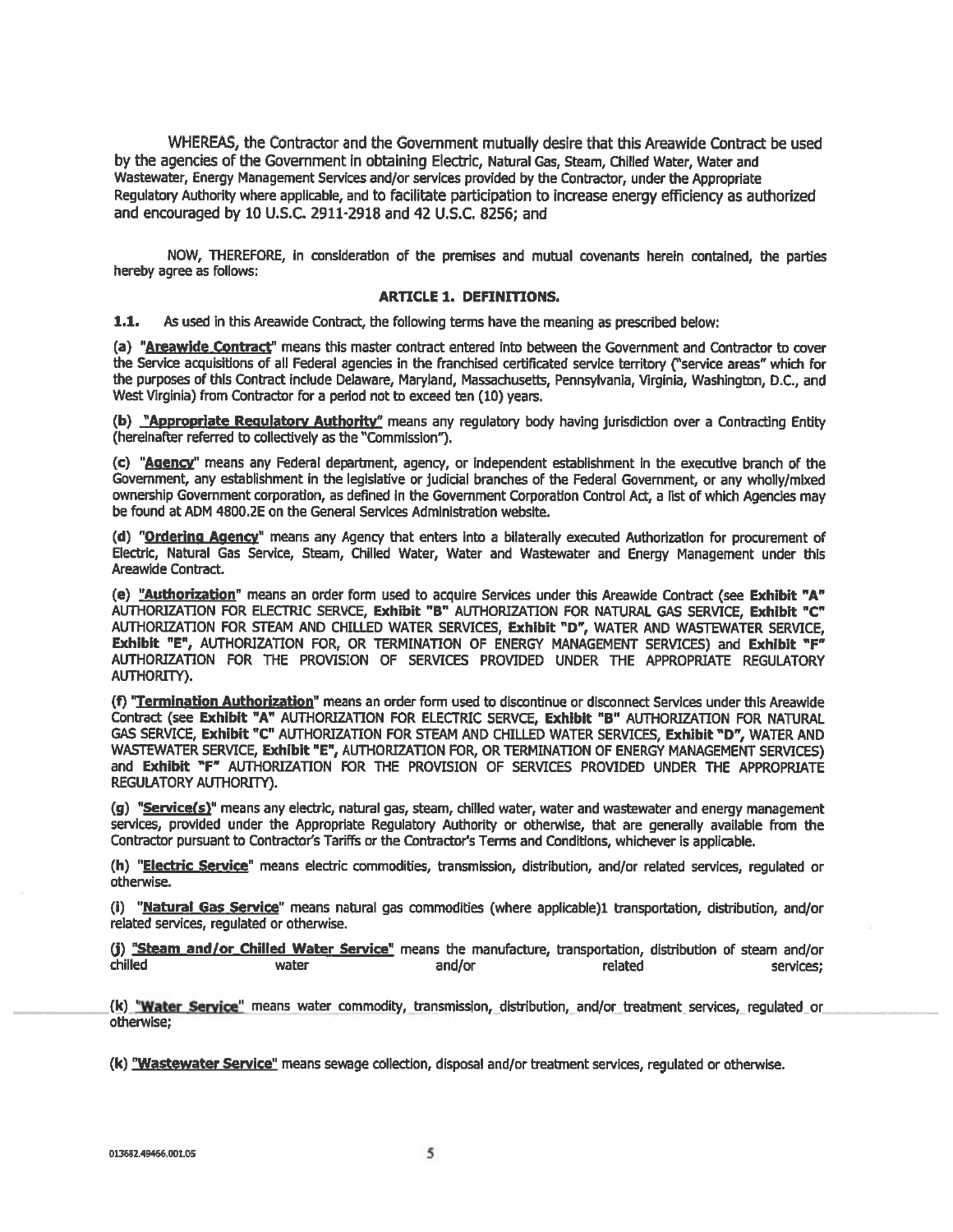(I) "Energy Conservation Measure" means any specific energy related or water service intended to provide energy savings and/or demand reduction in Federal facilities (Reference Article 18 herein), requiated or otherwise.

(m) "Energy Management Service (EMS)" means any project that is designed to reduce and/or manages energy demand in a facility as well as energy audits and any ancillary services necessary to ensure the proper operation of the energy conservation measure, regulated or otherwise. Such measures include, but are not limited to, operating and maintenance and commissioning services (Energy Conservation Measure and Demand Side Management Measure are considered equivalent terms.) To be considered an EMS measure, the measure must satisfy all of the following requirements:

- 1. The EMS measure must be designed to produce measurable energy reductions or measurable amounts of controlled energy and/or water use:
- 2. The EMS measure must be directly related to the use of energy or directly control the use of energy or water;
- 3. The preponderance of work covered by the EMS measure (measured in dollars) must be for items 1 and 2 above: and
- 4. The EMS measure must be an improvement to real property or any action that is necessary to ensure the functionality of the EMS measure.

(n) "Contractor's Tariffs" means Veolia Energy utility service tariffs, where applicable, and includes rate schedules, riders, rules, regulations, and regulated terms and conditions of service as applicable, and as may be modified. amended or supplemented by the Contractor from time to time, and approved by the Commission where applicable.

(o) "Contractor's Terms and Conditions" for this Areawide Contract, means the generic terms, conditions, policies, procedures, payment terms established by the Contractor for those services that are provided pursuant to this Contract, and as such, may be modified, amended, or supplemented by the Contractor from time to time, and if under the Commission's jurisdiction, are not required to be approved by the Commission and/or not specifically subject to Commission approval before they take effect. The definition of "Terms and Conditions" shall not include price-related matters or contract terms developed for specific Authorizations.

(p) "Connection Charge" means a Contractor's charge for facilities on the Contractor's side of the delivery point which facilities (1) are required to make connections with the nearest point of supply and (2) are in accordance with the Contractor's Tariffs, or negotiated rates if not regulated, and the Contractor's rules and regulations, installed, owned, maintained and operated by the Contractor.

(q) "Class of Service" or "Service Classification" means those categories of service established in the Contractor's Tariff, as filed with the Commission, or as agreed to in the negotiated rates and terms if not regulated.

#### (r) "Hazardous Materials" means:

- 1. those substances defined as "hazardous substances" pursuant to the Superfund Amendments and Reauthorization Act of 1986 (42 U.S.C. § 9601)
- 2. those substances designated as a "hazardous substance" or as a "toxic pollutant" pursuant to the Clean Water Act (33 U.S.C. Sections 1251 et seq.):
- 3. those substances defined as "hazardous materials" pursuant to the Hazardous Materials Transportation Act (49  $U.S.C. \S 5101 et seq.$ );
- 4. those substances regulated as a "chemical substance or mixture" or as an "imminently hazardous chemical substance or mixture" pursuant to Section 6 or 7 of the Toxic Substances Control Act (15 U.S.C. Sections 2601 et sea.);
- 5. those substances defined as "contaminants" pursuant to Section 1401 of the Safe Drinking Water Act (42 U.S.C. Sections 300f et seq.), if present in excess of permissible levels:
- 6. those substances regulated pursuant to the Oil Pollution Act of 1990 (33 U.S.C. Sections 2701 et seq.);
- 7. those substances defined as a "pesticide" pursuant to the Federal Pesticide Act of 1978 (7 U.S.C. Sections 136 et seq.);
- 8. those substances defined as a "source", "special nuclear" or "by-product" material pursuant to Section 11 of<br>the Atomic Energy Act of 1954 (42 U.S.C. Section 2014 et seq.);
- 9. those substances defined as "residual radioactive material" in Section 101 of the Uranium Mill Tailings Radiation Control Act of 1978 (42 U.S.C. Sections 7901 et seq.);
- 10. those substances defined as "toxic materials" or "harmful physical agents" pursuant to Section 6 of the Occupational Safety and Health Act (29 U.S.C. Section 651 et seq.);
- 11. those substances defined as "hazardous air pollutants" or "regulated substance" pursuant to the Clean Air Act (42 U.S.C. Sections 7401 et seq.);
- 12. those substances defined as "extremely hazardous substances" pursuant to the Emergency Planning & Community Right-to-Know Act of 1986 (42 U.S.C. Sections 11001 et seq.);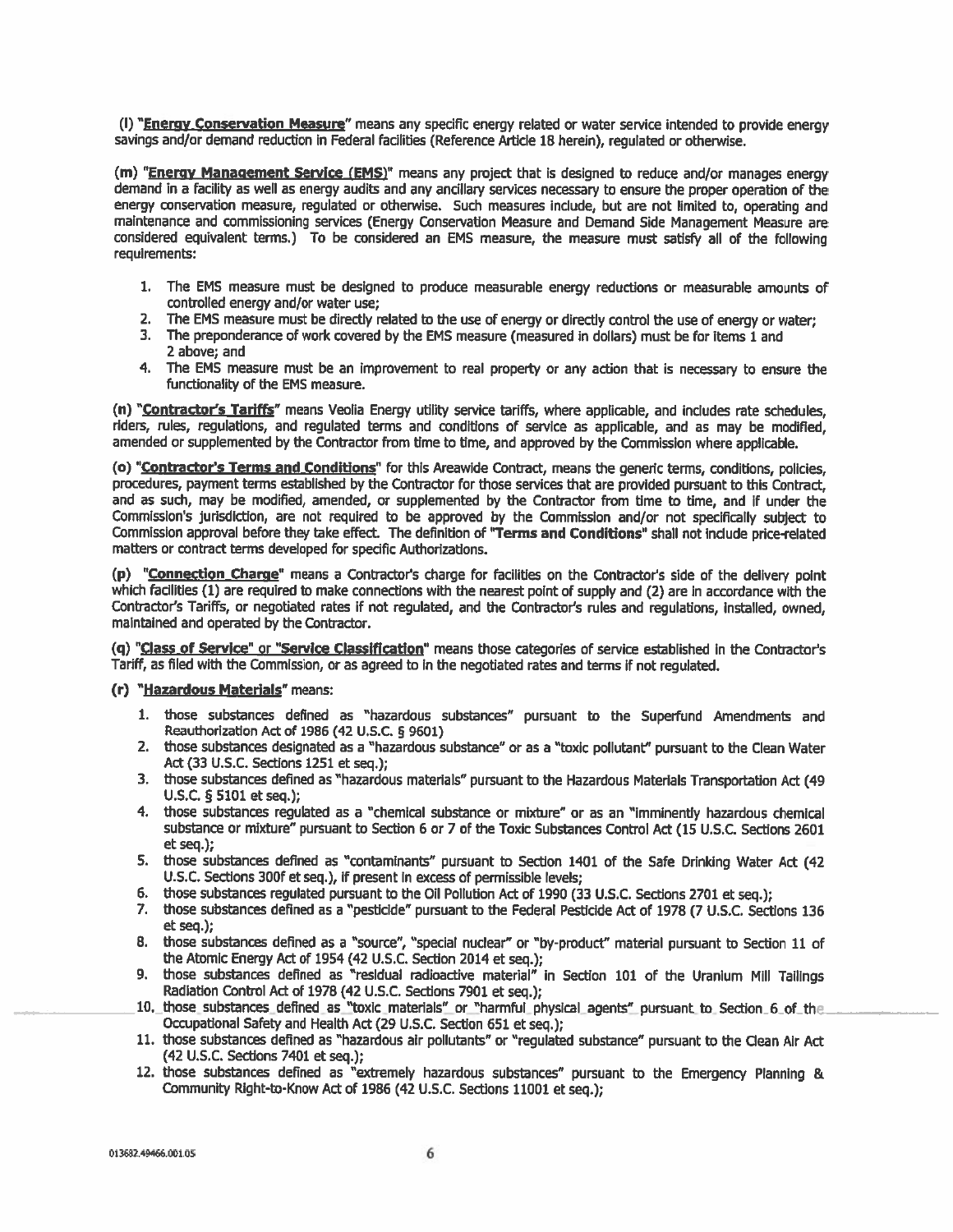- 13. those other hazardous substances, toxic pollutants, hazardous materials, chemical substances or mixtures, imminently hazardous chemical substances or mixtures, contaminants, pesticides, source materials, special nuclear materials, by-product materials, residual radioactive materials, toxic materials, harmful physical agents, air pollutants, regulated substances, or extremely hazardous substances defined in any regulations promulgated pursuant to any environmental Law, and
- 14. all other contaminants, toxins, pollutants, hazardous substances, substances, materials and contaminants, polluted, toxic and hazardous materials, the use, disposition, possession or control of which is requlated by one or more Laws.

(s) "Hazardous Wastes" means those substances defined as "hazardous waste" pursuant to Section 6903(5) of the Resource, Conservation and Recovery Act (42 U.S.C. Section 6901 et seq.), and those other hazardous wastes defined in any regulations promulgated pursuant to any environmental Law.

1.2. This Article is hereby expanded to include the additional definitions contained in FAR 52.202-1, Definitions (November 2013), which are incorporated herein by reference.

#### **ARTICLE 2. SCOPE AND DURATION OF CONTRACT.**

2.1. This Areawide Contract shall be in effect on and after March Isth 2019 ("Effective Date"), and shall continue for a period of ten (10) years ("Term"), except that the Government, pursuant to the clause contained in FAR 52.249-4 incorporated into this Areawide Contract under Article 14.1, or the Contractor, upon sixty (60) days written notice to the Government, and without liability to the Government or any Ordering Agency, may terminate this Areawide Contract, in whole or in part, when it is in their respective interest to do so, provided, however, that neither the stated duration of this Areawide Contract nor any other termination of it. in whole or in part, pursuant to such incorporated clause, this Article 2.1, or otherwise, shall be construed to affect any obligation for any payment, charge, rate, or other matter that may be imposed pursuant to the Contractor's Tariffs, rates, rules, regulations, riders, practices, or terms and conditions of Service, or negotiated rates and terms where not regulated, as may be modified, amended, or supplemented by the Contractor and approved from time to time by the Commission where applicable.

2.2. Authorizations may be executed under this Areawide Public Utility Contract at any time during the term of this Contract. The Areawide Public Utility Contract shall be for a term of ten (10) years. The term of any Authorization executed under this contract may be for a term of up to ten (10) years, which term may extend beyond the term of this Areawide Public Utility Contract. Authorizations executed pursuant to the authority under 42 U.S.C. Section 8256 may be for a term of up to 25 years, as long as the other requirements of this Section are met, and the term may extend beyond the term of the Areawide Public Utility Contract. Termination, modification or expiration of the Areawide Public Utility Contract shall not affect in any way any Authorizations previously entered into under this Contract.

2.3. The provisions of this Areawide Contract shall not apply to the Contractor's Service to any Agency until both the Ordering Agency and the Contractor execute a written Authorization for Electric, Natural Gas, Steam, Chilled Water, Water and Wastewater, Energy Management Services, and/or services provided by the Contracting Entity, and under the Appropriate Regulatory Authority where applicable. Upon bilateral execution of an Authorization, the Contractor agrees to furnish to the Ordering Agency, and the Ordering Agency agrees to purchase from the Contractor, the above noted Services for the installation(s) or facilities named in the Authorization pursuant to the terms of this Areawide Contract.

2.4. Nothing in this Areawide Contract shall be construed as precluding the Ordering Agency and the Contractor from entering into an Authorization for negotiated rates or Service of a special nature, provided such negotiated rates or Service are in accordance with the rules and regulations of the Contractor, if applicable.

2.5. This Areawide Contract may be used by an Ordering Agency to obtain electric, natural gas, steam, chilled water, water and wastewater services that are offered by Contractor. Services provided under this Areawide Contract may not be supplied in a manner inconsistent with law or other requiations.

2.6. To facilitate an Ordering Agency obtaining services under Contractor's standard agreements for utility service, an Exhibit "E", Authorization for Provision of Services Provided by the Contracting Entity, and under the Appropriate Regulatory Authority where applicable, has been included in this Areawide Contract. This Authorization is designed so it also can be used by an Ordering Agency when a change requested by the Ordering Agency to Contractor's standard terms and conditions for utility service has been approved by the Appropriate Requlatory Authority.

#### **ARTICLE 3. EXISTING CONTRACTS.**

3.1. The parties agree that an Agency currently acquiring Service from the Contractor under a separate written contract may continue to do so until that contract expires or until such time as the Agency and the Contractor mutually agree to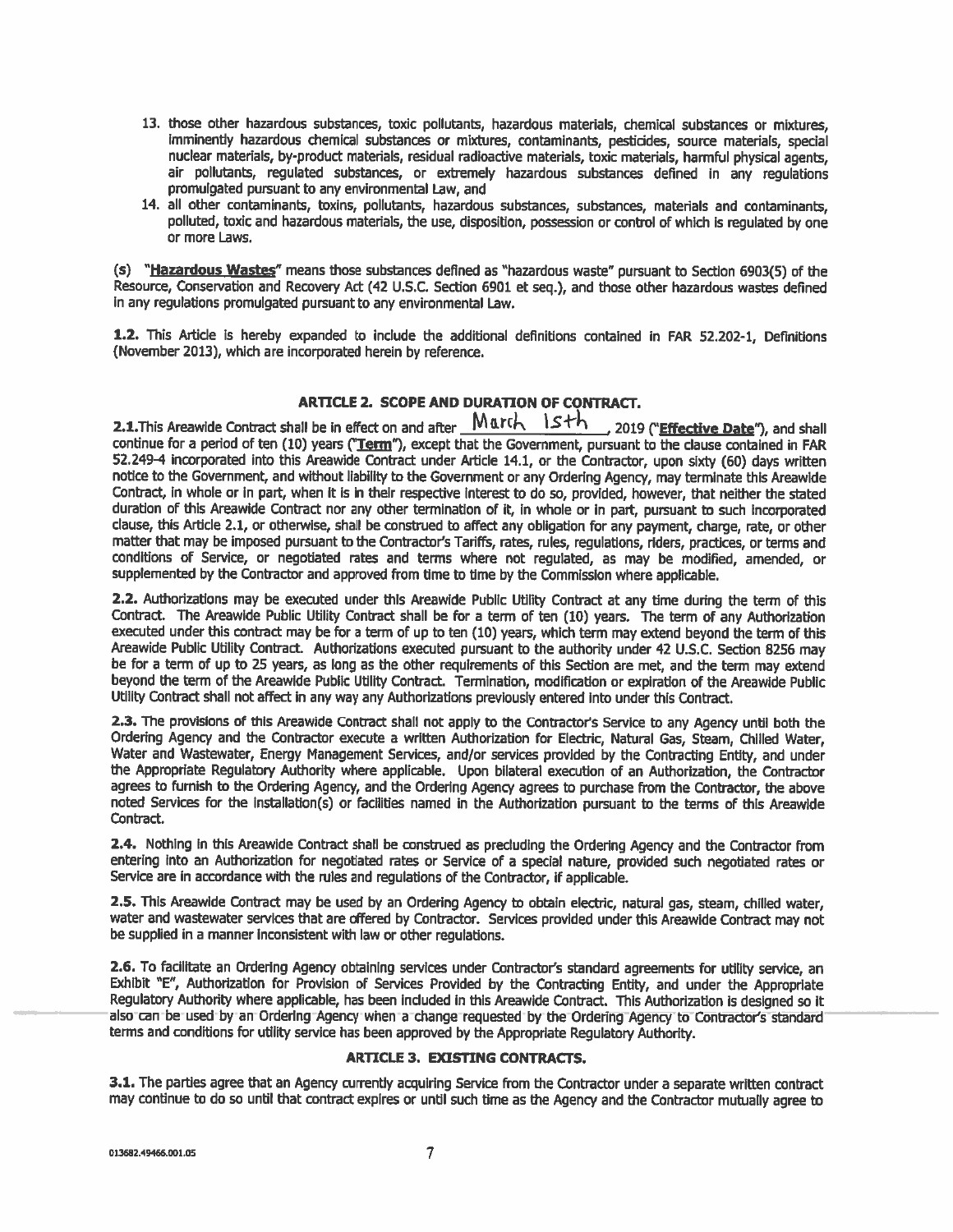terminate that separate written contract and have such Service provided pursuant to this Areawide Contract by executing an appropriate Authorization or Authorizations.

3.2. Existing special rates and services of a special nature currently provided under a separate written contract may be continued under the Authorizations described in Article 3.1 if requested by the Ordering Agency and agreed upon by the Contractor.

#### ARTICLE 4. AUTHORIZATION PROCEDURE AND SERVICE DISCONNECTION.

4.1. To obtain or change Service under this Areawide Contract, the Ordering Agency shall complete the appropriate Authorization and forward it to the Contractor. Upon the request of the Ordering Agency, the Contractor shall endeavor to provide reasonable assistance to the Ordering Agency in selecting the service classification which may be most favorable to the Ordering Agency. Upon execution of an Authorization by both the Contractor and the Ordering Agency, the date of initiation or change in Service shall be effective as of the date specified in the Authorization. An executed copy of the Authorization shall be transmitted by the Ordering Agency to GSA at the address provided in Article 16.1.

4.2. During the Term of this Areawide Contract, effective Authorizations need not be amended, modified, or changed by an Ordering Agency to reflect changes in: accounting and appropriation data, the Contractor's Tariff, or negotiated rates where not regulated, the Contractor's cost of purchased fuel, or the estimated annual cost of Service. Such changes are considered internal to the party involved. Where changes are required in effective Authorizations because of a change in the Service requirements of an Ordering Agency, an amended Authorization shall be mutually agreed upon and executed.

4.3. An Ordering Agency or the Contractor may discontinue Service provided pursuant to this Areawide Contract to a particular Federal facility or installation by delivering a written Termination Authorization to the other. Such discontinuance of Service by an Ordering Agency or the Contractor shall be in accordance with the terms of this Areawide Contract and the Contractor's Tariffs or negotiated rates where not regulated.

4.4. In the event the Areawide Contract is not renewed at the expiration of the contract term, any active Authorizations for services shall be controlled by the Contract terms and conditions in effect at the time of award.

#### **ARTICLE 5. RATES. CHARGES. AND PUBLIC REGULATION.**

5.1. A complete listing of all Contractor's Tariffs, if applicable, as amended, supplemented, modified and revised from time to time, is available to the Government and any Ordering Agency electronically at the Contractor's website accessible via

https://www.veolianorthamerica.com/sites/g/files/dvc596/f/assets/documents/2018/01/Veolia\_Energy Philadelphia Inc Heating and Cooling Service Tariff No 4 supplement 25.pdf. Non-Tariff rates, charges and prices, where the Contracting Entity is not regulated, are contained in the Authorization as negotiated with the Ordering Agency.

5.2. Subject to the provisions of Article 2.3, all Electric, Natural Gas, Steam, Chilled Water, Water and Wastewater, Energy Managements and/or services provided, under the Appropriate Regulatory Authority where applicable, purchased under this Areawide Contract, as well as any other action under this Areawide Contract, shall be in accordance with, and subject to, the Contractor's Tariffs or negotiated terms in the Authorization form of the Ordering Agency where the Contracting Entity is not regulated, except to the extent that same are preempted by Federal law. Throughout the Term of the Areawide Contract, the Government shall have full access to the Contractor's currently effective Tariffs, where applicable. In the event the Contractor's Tariffs become inaccessible via the internet or the Ordering Agency does not have access to the internet, the Contractor agrees to provide newly effective or amended Tariffs in accordance with the Contractor's Tariff distribution practices, policies and procedures applicable to all customers.

5.3. If, during the Term of this Areawide Contract, the Commission, as applicable, approves a change in rates for services specified in Authorizations in effect hereunder, the Contracting Entity subject to the Commission's regulatory authority, agrees to continue to furnish, and the Ordering Agency agrees to continue to pay for, those Services at the newly approved rates from and after the date such rates are made effective. As provided in Article 4.2, modification of any Authorization hereunder is not necessary to implement higher or lower rates.

5.4. The Contractor hereby represents and warrants to the Government that, except as provided in Article 3 to this Areawide Contract, the Service rates available to any Ordering Agency hereunder shall at all times not exceed those available to any other customer served under the same Service Classification for the same or comparable service, under like conditions of use, including, but not limited to, differing term, building costs, regulatory costs, production and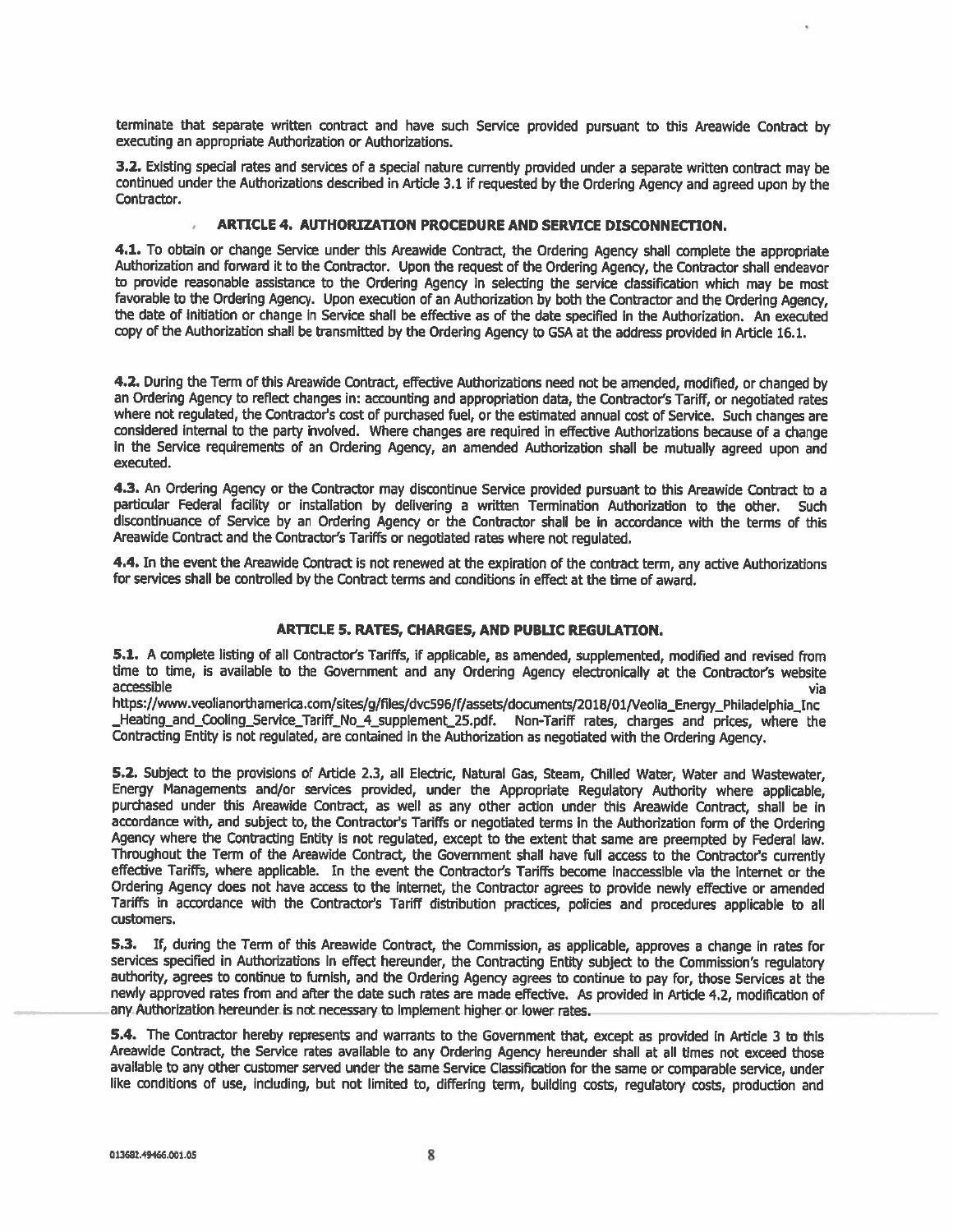operating costs, electricity costs, and other costs that differ from region to region and city to city. Nothing herein shall require the Contractor to apply service rates that are inapplicable to the Ordering Agency.

5.5. Reasonable written notice via an Authorization shall be given by the Ordering Agency to the Contractor, at the address provided in Article 16.2, of any material changes proposed in the volume or characteristic of utility services required by the Ordering Agency.

5.6. To the extent required by the Contractor's Tariffs, where applicable or provided for in the negotiated rates and terms, the Contractor's rules and regulations, or the Contractor's policies and practices applicable to all customers, and in accordance therewith, or unless otherwise agreed to between Contractor and an Ordering Agency, any necessary extension, alteration, relocation, or reinforcement of the Contractor's transmission or distribution lines, related special facilities, Service arrangements, demand side management services (including any rebates to which the Ordering Agency may be entitled), energy audit services, or other Services required or requested by an Ordering Agency shall be provided and, as applicable, billed for, by the Contractor. To the extent available from the Contractor, the Contractor shall provide and, as applicable, bill for such technical assistance on or concerning an Ordering Agency's equipment (such as the inspection or repair of such equipment) as may be requested by such Ordering Agency. The charges for such technical assistance shall be calculated at the time the technical assistance is rendered, as mutually agreed upon by the Contractor and the Agency, and shall comply with Contractor's Tariffs, or negotiated rates where not regulated. The Authorization or any other agreement used to obtain and provide the matters, Services, or technical assistance described in this Article 5.6 shall contain information descriptive of the matters, Services, or technical assistance required or requested, including the amount of (or method to determine) any payment to be made by the Ordering Agency to the Contractor for the provision of said matters, Services, or technical assistance.

5.7. Any charges for matters or Services referenced in Article 5.6 hereof which are not established by the Contractor's Tariffs, or by the negotiated terms agreed to in the Authorization form of the Ordering Agency, shall be subject to audit by the Ordering Agency for a period of one (1) year after the provision of matters or services rendered. Payment for the matters and Services referenced in Article 5.6 thereof shall not be unreasonably withheld or denied. The Contractor further warrants and represents to the Government that charges for the matters or Services referenced in Article 5.6 hereof will not exceed the charges billed to other customers of the Contractor served under the same Service Classification for like matters or Services provided under similar circumstances, except to the extent such excess charges are in accordance with the Contractor's Tariffs or negotiated terms agreed to in the Authorization Form.

5.8. The requirements of the Disputes clause at FAR 52.233-1 are supplemented to provide that matters involving the interpretation of Contractor's Tariff(s), where applicable, are subject to the jurisdiction and requlation of the utility rate commission having jurisdiction.

#### **ARTICLE 6. BILLS AND BILLING DATA.**

6.1 The Electric, Natural Gas, Steam, Chilled Water, Water and Wastewater, Energy Management Services Authorization and/or services provided, under the Appropriate Regulatory Authority Authorization where applicable, supplied hereunder shall be billed to the Ordering Agency at the address specified in each Authorization. Bills shall be submitted in original only, unless otherwise specified in the Authorization. All bills shall contain such data as is required by the Commission to substantiate the billing and such other reasonable and available data as may be requested by the Ordering Agency, provided that such other data are contained in bills provided to other customers of the Contractor served under the same Service Classification as the Ordering Agency.

#### **ARTICLE 7. PAYMENTS FOR SERVICES.**

7.1. Payments hereunder shall not be paid in advance of Services rendered. The Ordering Agency shall effect payment of all bills for Services rendered under this Areawide Contract in accordance with the terms of the Contractor's Tariff or negotiated terms where not regulated, as agreed to in the Authorization form of the Ordering Agency. Changes in the Contractor's Tariff provisions, or negotiated terms if not regulated, for the payment of bills shall supersede the provisions of this paragraph to the extent of the applicability of such changes.

7.2. Payments hereunder shall not normally be made in advance of services rendered in accordance with FAR 32.4, unless required by the Contractor's Tariff or otherwise provided for in the negotiated rates and terms if not requlated. The applicability of this provision is limited to connection charge and line extension payments specifically cited in the Contractor's Tariff or Terms and Conditions. The interest rate for late payments made pursuant to this clause shall be computed in accordance with the Office of Management and Budget prompt payment regulations under 5 C.F.R. 135.

7.3. Each payment made by Treasury check to the Contractor shall include the Contractor's billing stub(s), or a Government or Ordering Agency payment document, that clearly and correctly lists all of the Contractor's account numbers to which the payment applies and the dollar amount applicable to each account. If payment is by Electronic Funds Transfer either through the Automated Clearing House (ACH) or the Federal Reserve Wire Transfer System, the provisions of FAR 52.232-34 shall apply (See Article 14) and the Ordering Agency must specify the method of payment and the designated payment office on the Authorization form.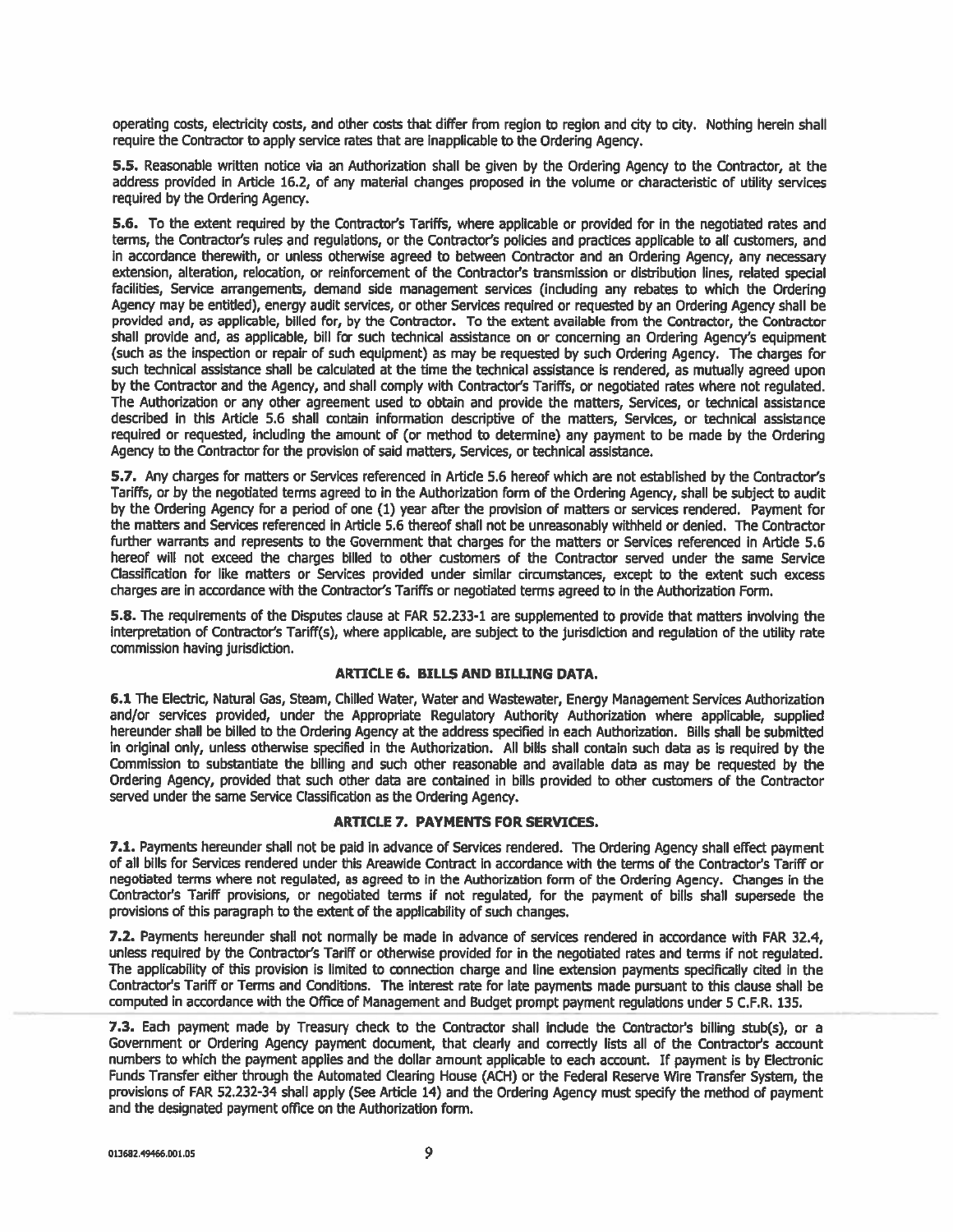#### **ARTICLE 8. CONTRACTOR-OWNED METERS.**

8.1. Metering equipment of standard manufacture suitable to measure all utility services supplied by the Contractor hereunder shall be furnished, installed, calibrated and maintained by the Contractor at its expense. In the event any meter fails to register or registers incorrectly, as determined by the regulations of the Commission, billing adjustments shall be made in accordance with such regulations.

8.2. The Contractor, so far as possible, shall read all meters monthly.

8.3. Meters shall be inspected upon installation at no direct charge to the Ordering Agency. Subsequent inspection, periodic testing, repair, and replacement of meters shall be done in such place and manner as provided by the Commission's requlations, where applicable, or the negotiated terms where not requlated, in the Authorization form of the Ordering Agency. Upon notice that a meter is failing to register correctly, the Contractor shall take immediate steps to effect replacement or repair. Ordering Agencies shall have the right to request a meter test in accordance with the procedures prescribed in the Commission's requlations, or as otherwise agreed in the negotiated terms where not regulated, in the Authorization form of the Ordering Agency. The tests and applicable meter accuracy standards are those set forth in the Commission's regulations if regulated, or as otherwise agreed to in the negotiated terms where not requlated, in the Authorization form of the Ordering Agency. The expense of meter tests shall be borne by the party designated as responsible in the Commission's regulations, or as otherwise agreed to in negotiated terms where not regulated, in the Authorization form of the Ordering Agency.

8.4. For the purposes of Article 8, references to meters shall apply only to Contractor-owned metering devices installed and maintained by the Contractor in accordance with the Authorization and Contract's standards for utility service(s). References to meters under this Article shall not apply to meters that are to be installed by the Contractor at the request of an Ordering Agency, to be owned by the Government as a part of an Authorization for Energy Management Service or other Service.

#### **ARTICLE 9. EQUIPMENT AND FACILITIES.**

9.1. Subject to the provisions of Article 5.6 hereof, the responsibility for owning, furnishing, installing, and maintaining all equipment and facilities (other than meters) required to supply service at the delivery point(s) specified in an Authorization shall be determined in accordance with the Contractor's regulated Tariffs, where applicable. The Ordering Agency shall provide, free of charge to the Contractor, mutually agreeable locations on its premises for the installation of meters and such other equipment furnished and owned by the Contractor and necessary to supply Service hereunder. The Contractor shall, at all times during the Term of this Areawide Contract, operate and maintain at its expense such equipment or facilities as for which it owns and for which it has responsibility in accordance with this Article 9.1, and shall assume all applicable taxes and other charges in connection therewith. Notwithstanding anything to the contrary in FAR 52.241-5 (Contractor's Facilities (FEB 1995)), to the extent required by the Contractor's Tariffs and the Commission's rules and regulations where applicable, and in accordance thereof, such equipment and facilities as for which the Contractor has responsibility in accordance with this Article may be removed or abandoned in place. In both cases, the Agency's premises shall be restored by the Contractor at its expense within a reasonable time after discontinuance of service to the Ordering Agency.

9.2. All necessary rights-of-way, easements and such other rights necessary to permit the Contractor to perform under this Areawide Contract shall be obtained and the expense for same borne in accordance with the Contractor's Tariffs, where applicable, and the Contractor's rules and requiations.

#### **ARTICLE 10. LIABILITY.**

10.1. If the Government and/or an Ordering Agency has limited or restricted the Contractor's right of access under Article 11 and thereby interfered with the Contractor's ability to supply service or to correct dangerous situations which are a threat to public safety, the Government shall be responsible for any liability resulting from such restricted or limited access to the extent permitted by law and authorized by appropriations. This Article (10.1) shall not be construed to limit the Government's liability under applicable law.

10.2. The Contractor's liability to the Government and to any Ordering Agency for any failure to supply Service, for any interruptions in Service, and for any irregular or defective Service shall be determined in accordance with the Contractor's Tariffs, where applicable, or as otherwise agreed to in the negotiated terms in the Authorization form of the Ordering Agency where not regulated, and to the extent permissible under the Federal Tort Claims Act.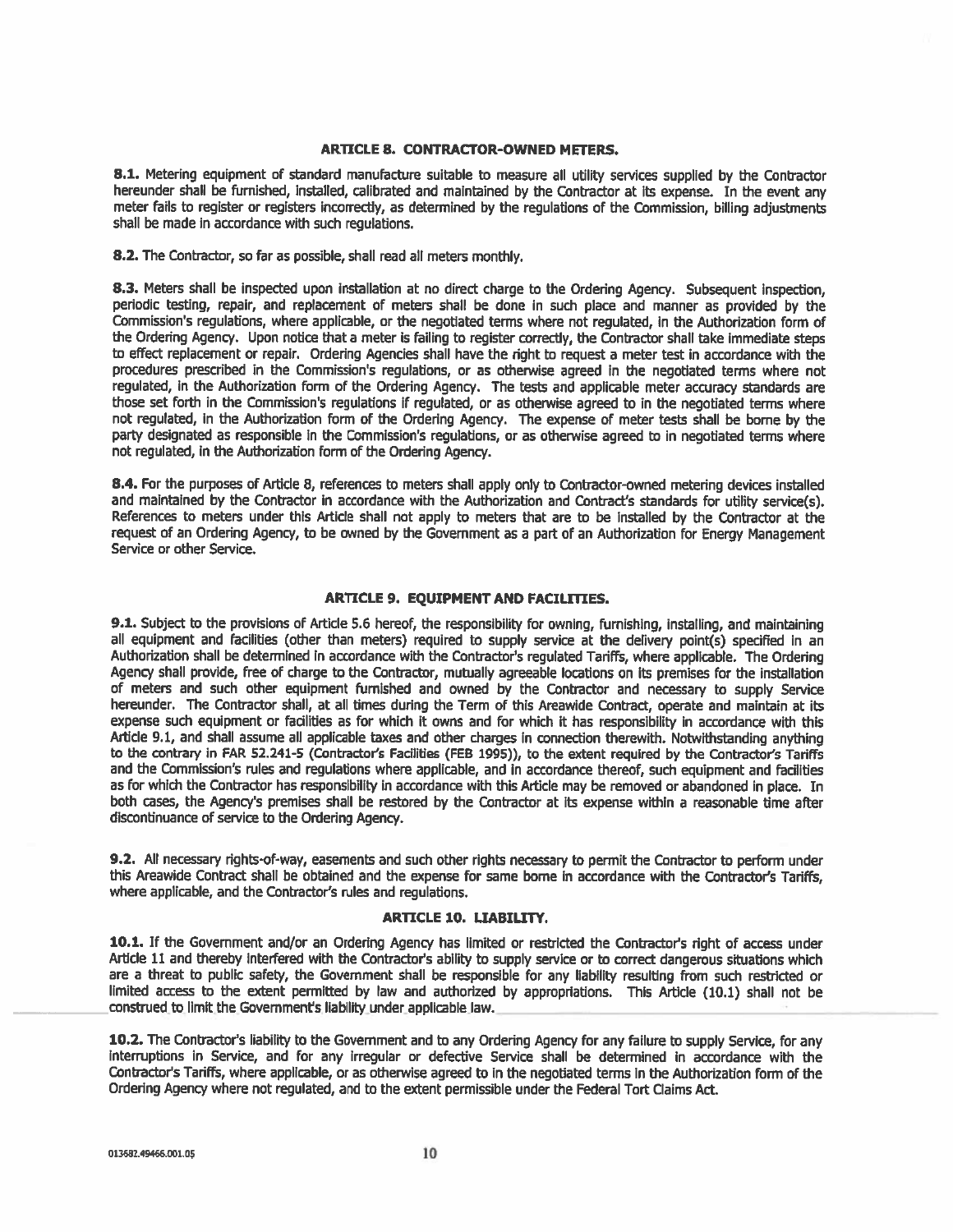10.3. Except as provided above, and in accordance with the Contractor's Tariffs or negotiated terms where not requiated, the Government shall not be liable for damage or injury to any person or property, including death. occasioned solely by the Contractor's, its employees' or agents' negligent installation, use, operation or intentional misuse of the Contractor's equipment or facilities.

10.4. In accordance with the Contractor's Tariff, where applicable, or negotiated terms where not regulated, neither the Contractor nor its employees or agents, shall be liable for damage or injury to any person or property, including death. occasioned solely by the negligent installation, use, operation or intentional misuse of Contractor's equipment or facilities by the Government, its employees or agents.

10.5. The Contractor shall not be liable for incidents arising out of or in any way connected with the violation or compliance with any local, state or federal environmental law or regulation resulting from pre-existing conditions at a Government job site, release or spill of any pre-existing Hazardous Materials or Hazardous Waste, or out of the management and disposal of any pre-existing contaminated soils or ground water, hazardous or non-hazardous, removed from the ground as a result of work performed by the Contractor.

10.6. The Government agrees to accept full responsibility for and bear all costs associated with pre-existing environmental liability. Responsibility for testing, abatement, remediation, and/or disposal of Hazardous Material, including, but not limited to, contaminated soil, lead paint, asbestos, fuel oil, or underground fuel oil tanks, shall remain with the Government. Where there is reason to suspect that Hazardous Material is present at the work site, or where Hazardous Material is encountered during the course of work being performed, the Contractor shall stop work, notify the Contracting Officer and Activity personnel, and request that the Government test the work site for such Hazardous Material and appropriately abate and dispose of such Hazardous Material. Once the work site has been cleared of all Hazardous Material. the Contractor shall resume work in that area.

#### **ARTICLE 11. ACCESS TO PREMISES.**

11.1. The Contractor, its affiliates, and subcontractors, if any, shall have access to the premises served at all reasonable times during the Term of any Authorization executed under this Areawide Contract and for a reasonable period of time following its expiration or termination, whichever occurs earliest, to perform certain work, which shall include but not be limited to the following: for the purpose of reading meters, making installations, repairs, or removals of the Contractor's equipment, or for any other proper purposes hereunder provided, however, that proper military or other governmental authority may limit or restrict such right of access in any manner considered by such authority to be reasonably necessary or advisable. However, any such limitation or restriction shall not be to the extent to prohibit the Contractor's ability to complete all work incident to the termination or expiration of this Areawide Contract.

#### **ARTICLE 12. PARTIES OF INTEREST.**

12.1. This Areawide Contract shall be binding upon and inure to the benefit of the successors, legal representatives, and assignees of the respective parties hereto.

12.2. When the Contractor becomes aware that a change in ownership or company name has occurred, or is certain to occur, the Contractor shall endeavor to notify the Contracting Officer at the address provided in Article 16.1 not later than thirty (30) days after the effectiveness of any such ownership or name change. "Change in ownership" for purposes of this Areawide Contract means a sale by Contractor's Parent Corporation of more than fifty percent of the outstanding voting stock of the Contractor. In the event the Contractor fails to make the notification required by this Article 12.2, the Government cannot guarantee the timely payment of outstanding invoices in accordance with the provisions of Article 7.1; however, the Government shall be responsible for all payments related to the Services provided by the Contractor hereunder.

### **ARTICLE 13. REPRESENTATIONS AND CERTIFICATIONS.**

13.1. This Areawide Contract incorporates by reference the representations and certifications made by the Contractor which shall be filed annually electronically at https://www.sam.gov.

 $13.2.$ Contractor represents that the following persons (or their applicable successors or delegates) are currently authorized to negotiate and execute on its behalf with the U.S. Government in connection with this Areawide Contract, including any Authorization executed under this Areawide Contract:

 $(a)$ Vice President of Operations, Mathew R. Ware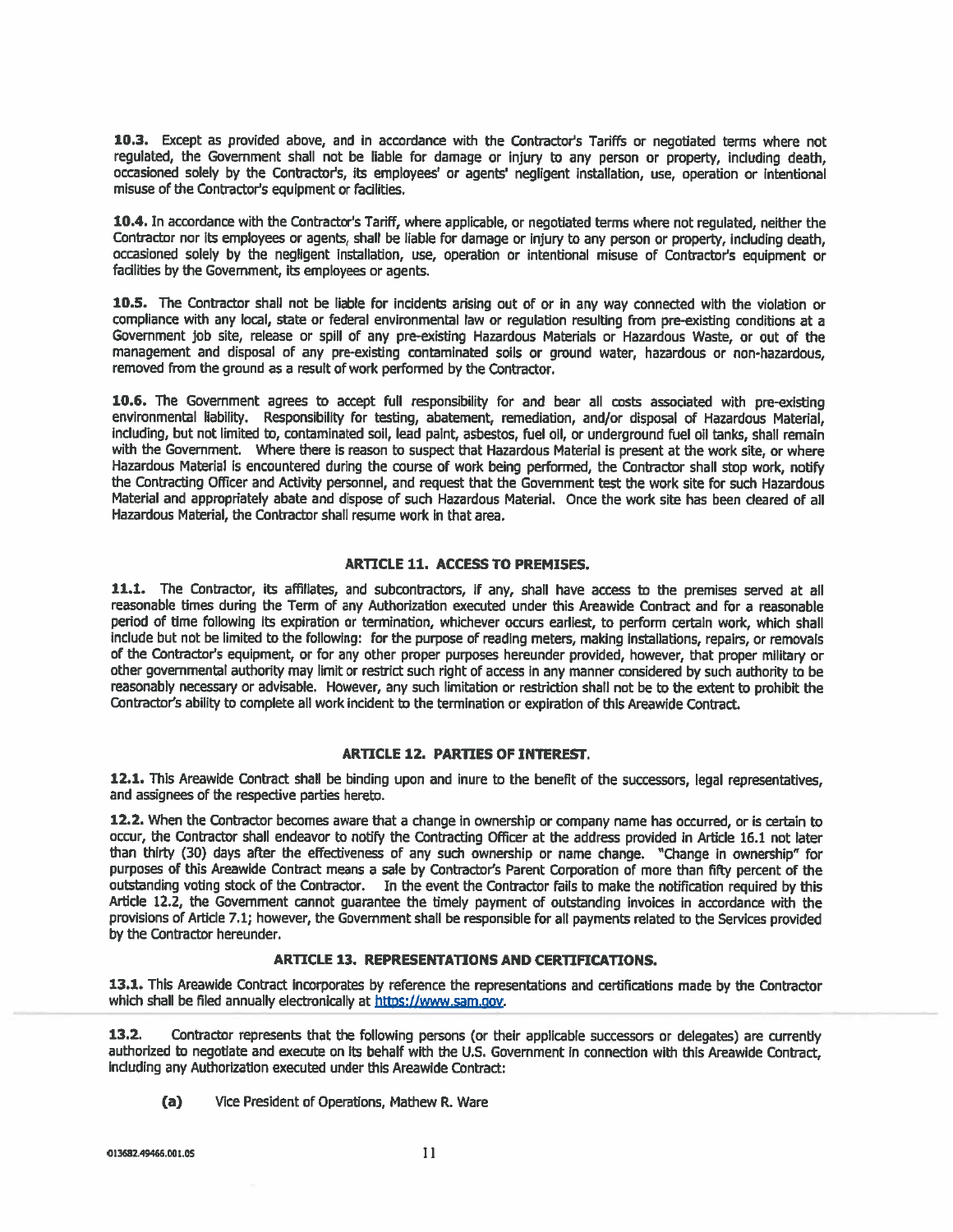#### $(b)$ Legal Counsel, Lindsey Sands

Contractor reserves the right to amend the above-list of persons at any time by delivering written notice to the Government at the address provided in Article 16.1.

#### **ARTICLE 14. SUPPLEMENTAL CLAUSES.**

#### 14.1. Federal Acquisition Regulation Clauses Incorporated by Reference

This Areawide Contract incorporates one or more clauses by reference, with the same force and effect as if they were given in full text. Upon request, the Contracting Officer will make their full text available. Also, the full text of a clause may be accessed electronically at https://www.acquisition.gov and https://www.gpo.gov/fdsys.

|     | <b>FAR REF</b> | Federal Acquisition Regulation                                           |
|-----|----------------|--------------------------------------------------------------------------|
| 1.  | 52.203-3       | <b>GRATUITIES (APR 1984)</b>                                             |
| 2.  | 52.203-5       | <b>COVENANT AGAINST CONTINGENT FEES (MAY 2014)</b>                       |
| 3.  | 52.203-6       | RESTRICTIONS ON SUBCONTRACTOR SALES TO THE GOVERNMENT (SEPT 2006)        |
| 4.  | 52.203-7       | ANTI-KICKBACK PROCEDURES (MAY 2014)                                      |
| 5.  | 52.203-8       | CANCELLATION, RESCISSION, AND RECOVERY OF FUNDS FOR ILLEGAL OR IMPROPER  |
|     |                | <b>ACTIVITY (MAY 2014)</b>                                               |
| 6.  | 52.203-11      | CERTIFICATION AND DISCLOSURE REGARDING PAYMENTS TO INFLUENCE CERTAIN     |
|     |                | FEDERAL TRANSACTIONS (SEPT 2007)                                         |
| 7.  | 52,203-12      | LIMITATION ON PAYMENTS TO INFLUENCE CERTAIN FEDERAL TRANSACTIONS         |
|     |                | (OCT 2010)                                                               |
| 8.  | 52.212-3       | OFFEROR REPRESENTATIONS AND CERTIFICATIONS - COMMERCIAL ITEMS (Nov 2017) |
| 9.  | 52.219-8       | UTILIZATION OF SMALL BUSINESS CONCERNS (NOV 2017)                        |
| 10. | 52.219-9       | SMALL BUSINESS SUBCONTRACTING PLAN (Jan 2017)                            |
| 11. | 52.222-21      | PROHIBITION OF SEGREGATED FACILITIES (APR 2015)                          |
| 12. | 52.222-26      | EQUAL OPPORTUNITY (SEPT 2016)                                            |
| 13. | 52.222-35      | EQUAL OPPORTUNITY FOR VETERANS (OCT 2015)                                |
| 14. | 52.222-36      | EQUAL OPPORTUNITY FOR WORKERS WITH DISABILITIES (JUL 2014)               |
| 15. | 52.222-50      | <b>COMBATING TRAFFICKING IN PERSONS (MAR 2015)</b>                       |
| 16. | 52.232-23      | <b>ASSIGNMENT OF CLAIMS (MAY 2014)</b>                                   |
| 17. | 52.232-25      | PROMPT PAYMENT (Jan 2017)                                                |
| 18. | 52.232-33      | PAYMENT BY ELECTRONIC FUNDS TRANSFER-SYSTEM FOR AWARD MANAGEMENT.        |
|     |                | (JUL 2013)                                                               |
| 19. | 52.232-34      | PAYMENT BY ELECTRONIC FUNDS TRANSFER-OTHER THAN SYSTEM FOR AWARD         |
|     |                | MANAGEMENT (JUL 2013)                                                    |
| 20. | 52.233-1       | DISPUTES (MAY 2014)                                                      |
| 21. | 52.233-4       | APPLICABLE LAW FOR BREACH OF CONTRACT CLAIM (OCT 2004)                   |
| 22. | 52.237-2       | PROTECTION OF GOVERNMENT BUILDINGS, EQUIPMENT, AND VEGETATION            |
|     |                | (APR 1984)                                                               |
| 23. | 52.241-2       | ORDER OF PRECEDENCE-UTILITIES (FEB 1995)                                 |
| 24. | 52.241-4       | CHANGE IN CLASS OF SERVICE (FEB 1995)                                    |
| 25. | 52.241-7       | CHANGE IN RATES OR TERMS AND CONDITIONS OF SERVICE FOR REGULATED         |
|     |                | SERVICES (FEB 1995)                                                      |
| 26. | 52.241.11      | MULTIPLE SERVICE LOCATIONS (FEB 1995)                                    |
| 26  | $52.241 - 8$   | CHANGES IN RATES OR TERMS AND CONDITIONS OF SERVICE FOR UNREGULATED      |
|     |                | SERVICES (FEB 1995)                                                      |
| 27. | 52.242-13      | BANKRUPTCY (JULY 1995)                                                   |
| 28. | $52.243 - 1$   | CHANGES-FIXED PRICE (AUG 1987)                                           |
| 29. | 52.244-5       | COMPETITION IN SUBCONTRACTING (DEC 1996)                                 |
| 31. | 52.246-4       | INSPECTION OF SERVICES - FIXED PRICE (AUG 1996)                          |
| 32. | 52.246-25      | LIMITATION OF LIABILITY - SERVCIES (FEB 1997)                            |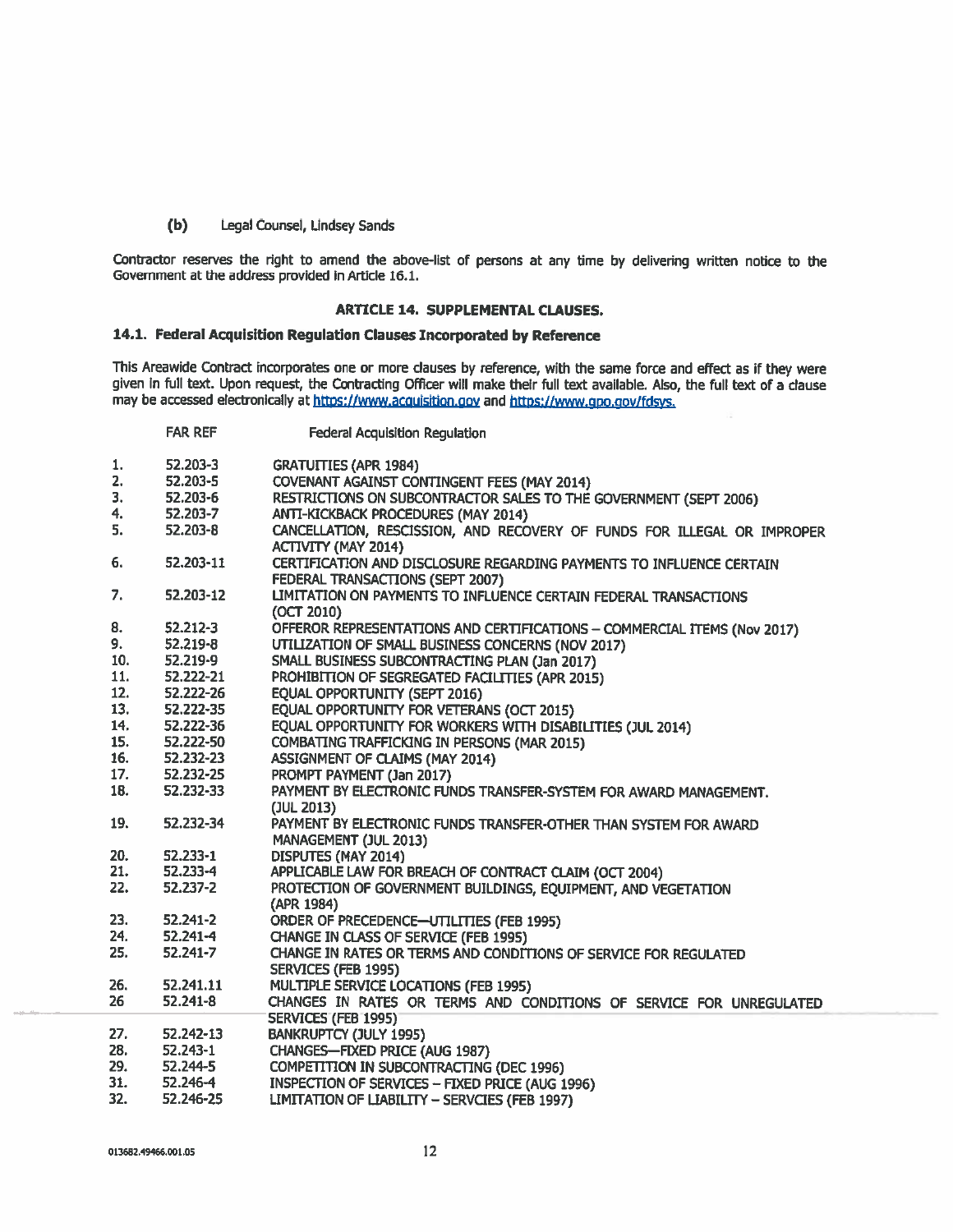| 33. | 52.249-14  | <b>EXCUSABLE DELAY (APR 1984)</b>                                     |
|-----|------------|-----------------------------------------------------------------------|
| 34. | 552.241-70 | AVAILABILITY OF FUNDS FOR THE NEXT FISCAL YEAR OR QUARTER (AUG. 2010) |
| 35. | 552.241-71 | DISPUTES (UTILITY CONTRACTS) (AUG. 2010)                              |

#### 14.2 Unregulated Services.

Pursuant to this Areawide Contract, the Contractor may provide energy related services that are not subject to rate and tariff requiations by the Commission under a pre-approved alternative (FAR 52.241-8) that demonstrates the Contractor will provide these services under terms and conditions that are competitive and otherwise in the best interests of the Ordering Agency. If, as demonstrated by the Ordering Agency, the conditions for use of this preapproved alternative cannot be satisfied, then the Ordering Agency should consider the requirement of the Competition in Contracting Act of 1984 and the extent to which a competitive acquisition process is required to select and award a contract for these unregulated services. If an Authorization under this Areawide Contract is utilized, the prices and terms and conditions for unrequlated services offered by the Contractor shall be negotiated subject to the requirements of FAR 41.5, subject to the general requirements of FAR 52.241-8.

#### 14.3 Repeal of Clauses During Term of Areawide Contract.

If, during the Term of this Areawide Contract, any of the clauses contained in this Article are repealed, revoked, or dissolved by the Government, then such clauses shall no longer be part of this Areawide Contract as of the date of such repeal, revocation, or dissolution. The elimination of these clauses by reason of such repeal, revocation, or dissolution shall not affect the continuing validity and effectiveness of the remainder of this Areawide Contract or other clauses referenced in this Article. The parties' conduct thereafter shall be modified accordingly and reflect the repeal, revocation, or dissolution as related to their respective rights and obligations hereunder.

#### 14.4 Clauses Incorporated in Full Text.

 $1.52.241 - 7$ Change in Rates or Terms and Conditions of Service for Regulated Services (FEB 1995)

Change in Rates or Terms and Conditions of Service for Regulated Services (Feb 1995)

- (a) This clause applies to the extent services furnished under this contract are subject to regulation by a regulatory body. The Contractor agrees to give \*ninety (90) \_days \_\_\_\_ written notice of (1) the filing of an application for change in rates or terms and conditions of service concurrently with the filing of the application and (2) any changes pending with the regulatory body as of the date of contract award. Such notice shall fully describe the proposed change. If, during the term of this contract, the regulatory body having jurisdiction approves any changes, the Contractor shall forward to the Contracting Officer a copy of such changes within 15 days after the effective date thereof. The Contractor agrees to continue furnishing service under this contract in accordance with the amended tariff, and the Government agrees to pay for such service at the higher or lower rates as of the date when such rates are made effective.
- (b) The Contractor agrees that throughout the life of this contract the applicable published and unpublished rate schedule(s) shall not be in excess of the lowest cost published and unpublished rate schedule(s) available to any other customers of the same class under similar conditions of use and service.
- (c) In the event that the regulatory body promulgates any regulation concerning matters other than rates which affects this contract, the Contractor shall immediately provide a copy to the Contracting Officer. The Government shall not be bound to accept any new requiation inconsistent with Federal laws or requlations.
- (d) Any changes to rates or terms and conditions of service shall be made a part of this contract by the issuance of a contract modification unless otherwise specified in the contract. The effective date of the change shall be the effective date by the regulatory body. Any factors not governed by the regulatory body will have an effective date as agreed to by the parties.

#### (End of clause)

#### $2.52.241 - 8$ Change in Rates or Terms and Conditions of Service for Unregulated Services. (FEB 1995)

Change in Rates or Terms and Conditions of Service for Unregulated Services (Feb 1995)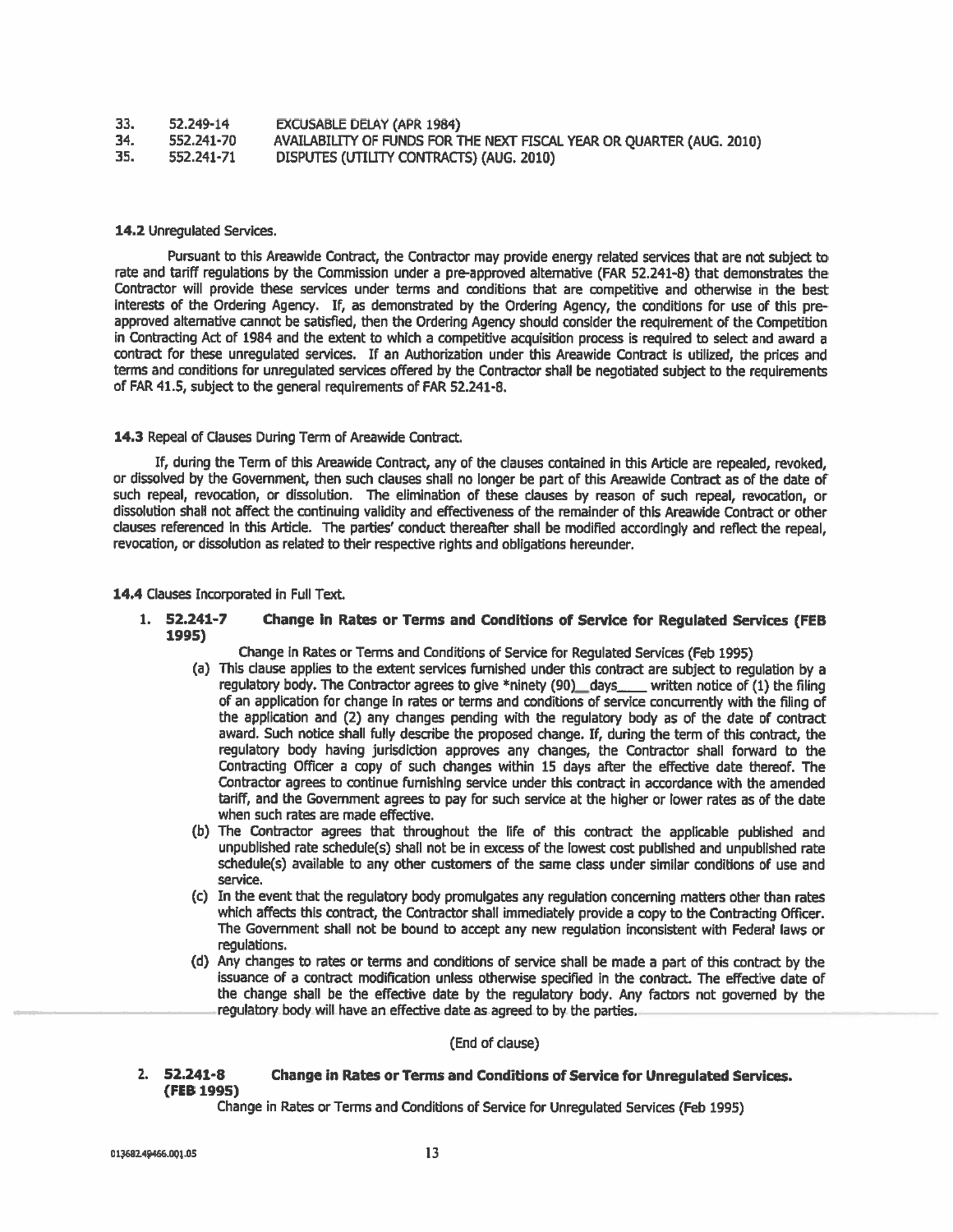- (a) This clause applies to the extent that services furnished hereunder are not subject to regulation by a regulatory body.
- $(b)$  After [insert date], either party may request a change in rates or terms and conditions of service, unless otherwise provided in this contract. Both parties agree to enter in negotiations concerning such changes upon receipt of a written request detailing the proposed changes and specifying the reasons for the proposed changes.
- (c) The effective date of any change shall be as agreed to by the parties. The Contractor agrees that throughout the life of this contract the rates so negotiated will not be in excess of published and unpublished rates charged to any other customer of the same class under similar terms and conditions of use and service.
- (d) The failure of the parties to agree upon any change after a reasonable period of time shall be a dispute under the Disputes clause of this contract.
- (e) Any changes to rates, terms, or conditions as a result of such negotiations shall be made a part of this contract by the issuance of a contract modification.

#### (End of clause)

3. The requirements of the Disputes clause at Federal Acquisition Regulation (FAR) 52.233-1 are supplemented to provide that matters involving the interpretation of tariffed retail rates, tariff rate schedules, and tariffed terms provided under this Areawide contract are subject to the jurisdiction and regulation of the utility rate commission having jurisdiction.

(End of clause)

14.5 State Taxes.

The contract price excludes all State and local taxes levied on or measured by the contract or sales price of the services or completed supplies furnished under this contract. The Government agrees either to pay the amount of the state or local taxes to the Contractor or provide evidence necessary to sustain an exemption from such taxes.

#### **ARTICLE 15. SMALL BUSINESS SUBCONTRACTING PLAN.**

15.1. Attached hereto and made a part hereof by reference is a SUBCONTRACTING PLAN FOR SMALL BUSINESS CONCERNS, SMALL BUSINESS CONCERNS OWNED AND CONTROLLED BY SOCIALLY & ECONOMICALLY DISADVANTAGED INDIVIDUALS, HUB ZONE BUSINESS CONCERNS, WOMAN OWNED SMALL BUSINESS CONCERNS, VETERAN-OWNED SMALL BUSINESSES CONCERNS AND DISABLED VETERAN-OWNED BUSINESSES negotiated between the Contractor and the Government, pursuant to the requirements of Section 211 of P.L. 95-507, as amended (15 U.S.C. 637(d)). The Contractor expressly understands that this subcontracting plan is an annual plan and hereby agrees to submit a new subcontracting plan by November 30<sup>th</sup> of each year during the Term of this Areawide Contract. This plan shall be applicable to the services provided by the Contractor under the terms of this Areawide Contract, and any Authorizations made thereto, but shall not be applicable to services the Contractor may provide from time to time either for the U.S. Government or otherwise, outside of this Areawide Contract.

15.2. Information and announcements concerning current developments in the GSA Small Business Subcontracting Program are available on the GSA Energy Division web site accessible via http://www.gsa.gov/energy.

#### **ARTICLE 16. NOTICES.**

16.1. Unless specifically provided otherwise, all notices required to be provided to the Government under this Areawide Contract shall be mailed to: U. S. General Services Administration, PBS, Office of Facilities, Energy Division (PMAA), 1800 F Street, NW, Washington, DC 20405 or via email at energy@gsa.gov.

16.2. All inquiries and notices to the Contractor regarding this Areawide Contract shall be mailed to: Pam Clark, Director, 410-649-2464, pam.clark@veolia.com or to such other person as the Contractor may hereafter designate in writing.

16.3. The Ordering Agency shall provide GSA with a copy of all fully executed Authorization including any applicable attachments at the address provided in Article 16.1.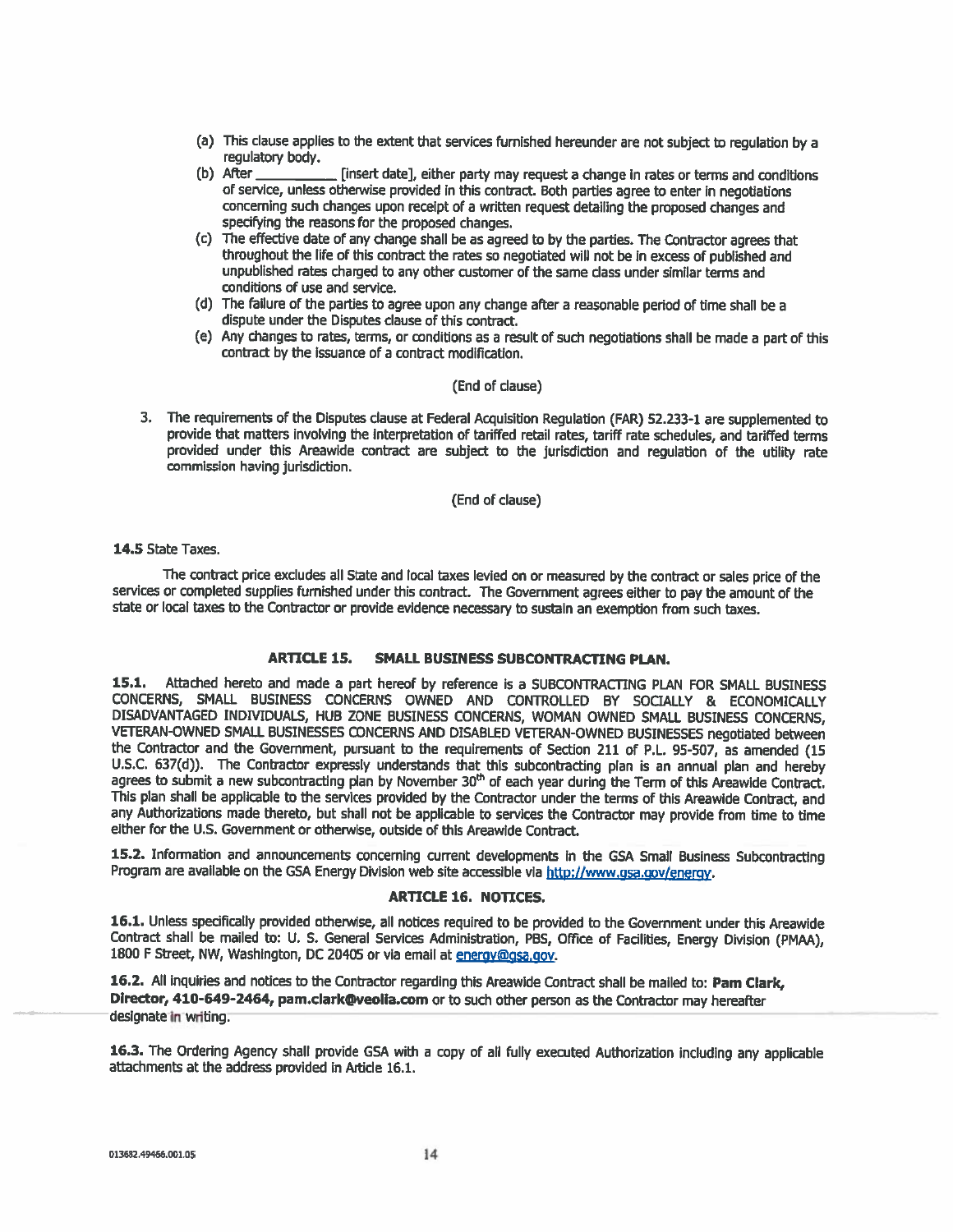#### **ARTICLE 17. REPORTING.**

The Contractor shall provide, as prescribed and directed by the Contracting Officer, an annual report on Subcontracting Plan Achievements, in accordance with the approved subcontracting plan for small business concerns and small business concerns owned and controlled by socially and economically disadvantaged individuals by October 30 of each year during the Term of this Areawide Contract. The report shall be submitted electronically utilizing the Small Business Administration's Electronic Subcontracting Reporting System. The website address of system can be found at http://www.esrs.gov.

#### **ARTICLE 18. UTILITY ENERGY SERVICE CONTRACTS.**

18.1. Measurement and verification: Energy Conservation Measures (ECM) will not be normally considered unless a net overall energy usage or cost reduction can be demonstrated and verified. Verification standards for energy projects are established in the North-American Energy Measurement and Verification Protocol (NEMVP), published by the Department of Energy's Federal Energy Management Program (FEMP), or as agreed in the Authorization.

18.2. Unless otherwise provided by law or by mutual agreement, the following provisions shall apply:

- 1. Payment for energy conservation measures, when authorized as Energy Management Service (EMS), shall be equal to the direct cost of capital or financing amortized over a negotiated payment term commencing on the date of acceptance of the completed installation:
- 2. The payment term for Authorizations involving energy conservation measures should be calculated to enable the Ordering Agency's payment(s) to be lower than the estimated cost savings to be realized from its implementation. In no event, however, shall this term exceed eighty percent (80%) of the useful life of the equipment/material to be installed.

18.3. Subcontracting: The Contractor may perform any or all of its requested Services through subcontractors, including its unregulated affiliates. ECM subcontractors shall be competitively selected in accordance with FAR 52.244-5 (Competition in Subcontracting) (DEC 1996) (See Article 14). Subcontractor selection shall be based on cost, experience, past performance and other such factors as the Contractor and the Ordering Agency may mutually deem appropriate and reasonably related to the Government's minimum requirements. Upon request by the Government, the Contractor shall make available to the contracting officer all documents related to the selection of a subcontractor. In no event shall the Service be provided by subcontractors listed as excluded from Federal Procurement Programs maintained by GSA pursuant to FAR 9.404 in accordance with 52,209-6 (Protecting the Government's Interest when Subcontracting with Contractors Debarred, Suspended, or Proposed for Debarment (AUG 2013) (See Article 14)).

18.4. For all Authorizations involving Energy Conservation Measures, it is desirable to have a Warranty Clause that addresses the specific needs and requirements of the work being performed and equipment that is to be provided by the Contractor; however, in the absence of a Warranty Clause in the Authorization, the following language will serve as the default Clause:

If applicable and to the extent feasible, the Company shall pass through to the Agency all warranties on equipment installed or provided by it or its subcontractors on Government property with the following representation:

VEOLIA ENERGY ACKNOWLEDGES THAT THE UNITED STATES OF AMERICA WILL OWN OR LEASE THE EOUIPMENT AND/OR MATERIALS BEING INSTALLED OR SUPPLIED HEREUNDER, AND, ACCORDINGLY, AGREES THAT ALL WARRANTIES SET FORTH HEREIN, OR OTHERWISE PROVIDED BY LAW IN FAVOR OF GOVERNMENT SHALL INURE ALSO TO THE BENEFIT OF THE UNITED STATES AND THAT ALL CLAIMS ARISING FROM ANY BREACH OF SUCH WARRANTIES OR AS A RESULT OF DEFECTS IN OR REPAIRS TO SUCH EQUIPMENT OR SUPPLIES MAY BE ASSERTED AGAINST VEOLIA ENERGY OR MANUFACTURER DIRECTLY BY THE UNITED STATES OF AMERICA.

The Ordering Agency shall submit to GSA a copy of all preliminary energy audit results or energy conservation measure analysis for review and compliance with Federal regulations and policy. Upon written acknowledgement from GSA of receipt of the aforementioned information, a copy of which shall be provided by the Ordering Agency to the Contractor, the Ordering Agency may negotiate Task Orders with the Contractor for the Implementation of the energy conservation measures described in the preliminary documents. The Ordering Agency shall provide GSA with copies of fully executed Authorizations for any Energy Management Services resulting from confirmed/approved energy audits, including any applicable attachments, at the address provided in Article 16.1.

18.6. Contractor's Responsibilities under this Areawide Contract:

1. Where the Contracting Entity's services are regulated by the Commission, the Contracting Entity shall not provide Energy Management Service to Federal facilities unless the facility is a current customer or prospective customer of the regulated utility within the franchised service territory of the Contracting Entity providing such services. Where the Contracting Entity Is not regulated, the Contracting Entity shall not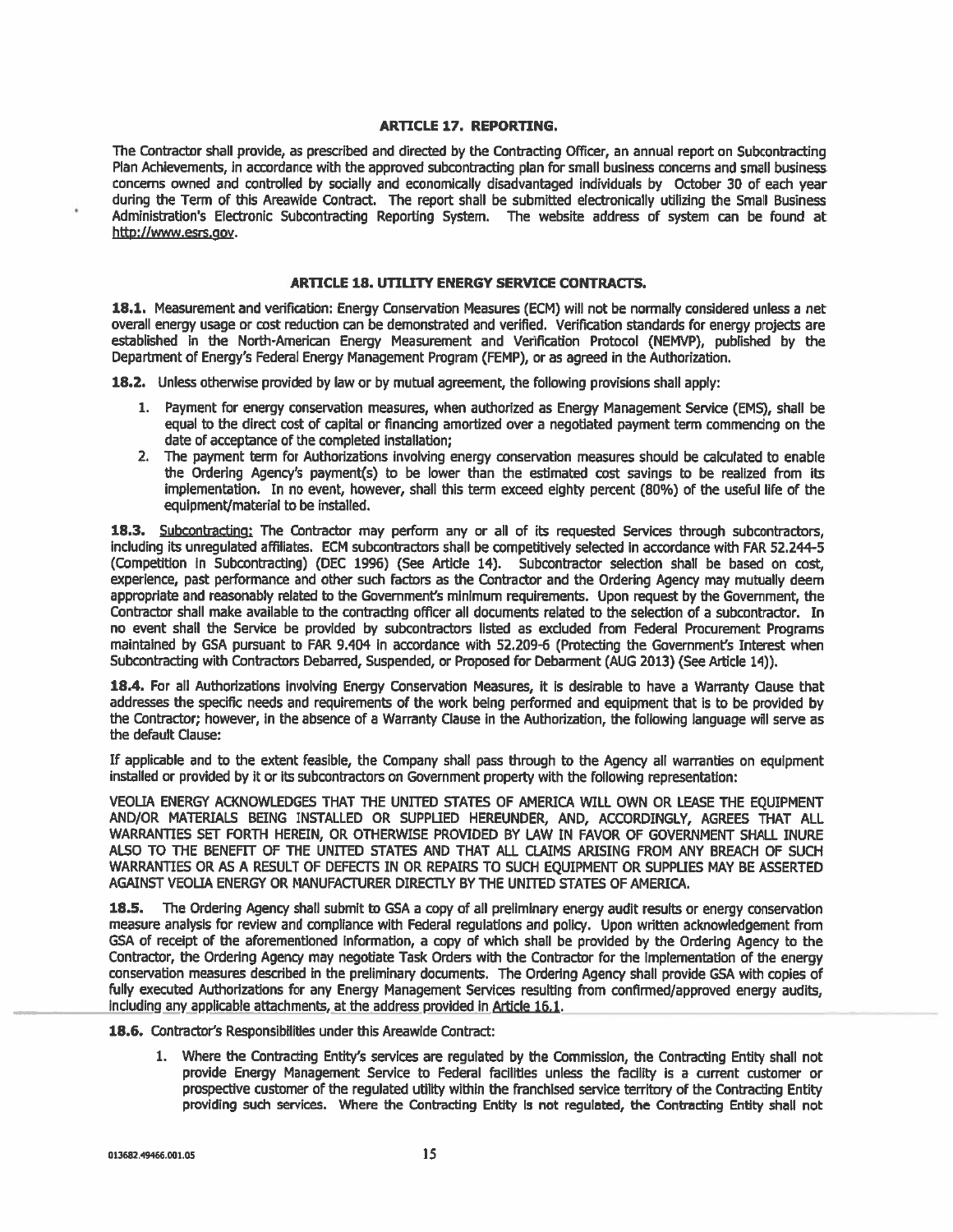provide Energy Management Service to Federal facilities under this Contract unless the facility is a current customer of the Contractor or a prospective customer of the Contractor that is located within a geographic area that the Contract is authorized to serve.

- 2. The work that is to be performed under the Authorization for Energy Management Services shall be limited to work resulting in a direct reduction in energy usage (see Article 1.1(j)) and any modification or repair that is necessary as a direct result of the installation of the ECM.
- 18.7. Guaranteed Savings and Scoring of UESC's by the Ordering Agency(ies):

UESC's that meet the definition of "Energy Management Service" ("EMS") prescribed in Article 1.1(k) of this Areawide Contract, and which follow the quidance prescribed in OMB Memoranda M-12-21 and M-98-13, may be scored for budgetary purposes by the Ordering Agency(ies) on an annual basis if the UESC requires:

- 1. Energy savings performance assurances or quarantees of the savings to be generated by improvements, which must cover the full cost of the Federal investment for the improvements;
- 2. Measurement and verification (M&V) of savings through commissioning and retro-commissioning; and
- 3. Competition or an alternatives analysis as part of the selection process prior to entering into a UESC

18.8. In order to assure the necessary fiscal responsibility consistent with sound program management, alternatively financed UESCs should include a plan for continued action during the contract to assure continued accomplishment of expected performance (this is referred to as a Performance Assurance or Performance Verification Plan). The level of performance assurance and its associated costs should be worth the level of certainty of cost savings that the Ordering Agency reasonably deems to be necessary. Each alternatively financed UESC should have a performance assurance plan to accomplish this. Such plans should provide for the separate evaluation of each energy conservation measure and combination of measures in order to identify the appropriate level of needed performance assurance activity based on the technical complexity, potential savings magnitude, and specific situation. (See Overview of the Measurement and Verification for Federal Energy Projects Guidelines Version 2.2 or FEMP Fact Sheet - Performance Assurance for Multi-Year Contracts Under the Utility Incentive Program for further quidance.) Inclusion of and compliance with the performance assurance plan in the specific project task order satisfies the requirements of Contractor under section 18.1 and 18.7.

#### **ARTICLE 19. MISCELLANEOUS.**

19.1. Contract Administration: The Ordering Agency shall assist in the day-to-day administration of the Service being provided to it under an Authorization.

19.2. Anti-Deficiency: Unless otherwise authorized by Public Law or Federal Regulation, nothing contained herein shall be construed as binding the Government to expend, in any one fiscal year, any sum in excess of the appropriation made by Congress for that fiscal year in furtherance of the matter of any Authorization executed in accordance with this Areawide Contract or to involve the Government in an obligation for the future expenditure of monies before an appropriation is made (Anti-Deficiency Act, 31 U.S.C. 1341.A.1).

19.3. Obligation to Serve: Nothing contained in this Areawide Contract shall obligate the Contractor to take any action which it may consider to be detrimental to its obligations as a provider of utility services, whether those services are requlated or otherwise.

19.4 Term of Authorizations: It is recognized that during the Term of this Areawide Contract, situations and/or requirements may arise where it may be desirable that the term of service to an Ordering Agency's facility extend beyond the Term of this Areawide Contract. In such event, the particular Authorization involved may specify a term extending beyond the Term of this Areawide Contract, provided that it is within the contracting authority of the Ordering Agency and appropriate termination liability provisions have been negotiated between the Contractor and Ordering Agency to address unamortized balances for connection charge or energy management service projects.

19.5. Indemnification: Any indemnification language contained in standard form agreements executed between the Ordering Agency and the Contractor shall be binding upon the Federal Government only to the extent authorized by opinions of the Government Accountability Office and the Federal Torts Claims Act.

19.6. Authorization Procedure: The execution of an Authorization by Contractor and an Ordering Agency shall not supersede a previously executed Authorization addressing the same service unless specifically stated. Allowable terms of Authorization shall be consistent with the guidance and policy set forth in Article 2.2 of this Areawide contract.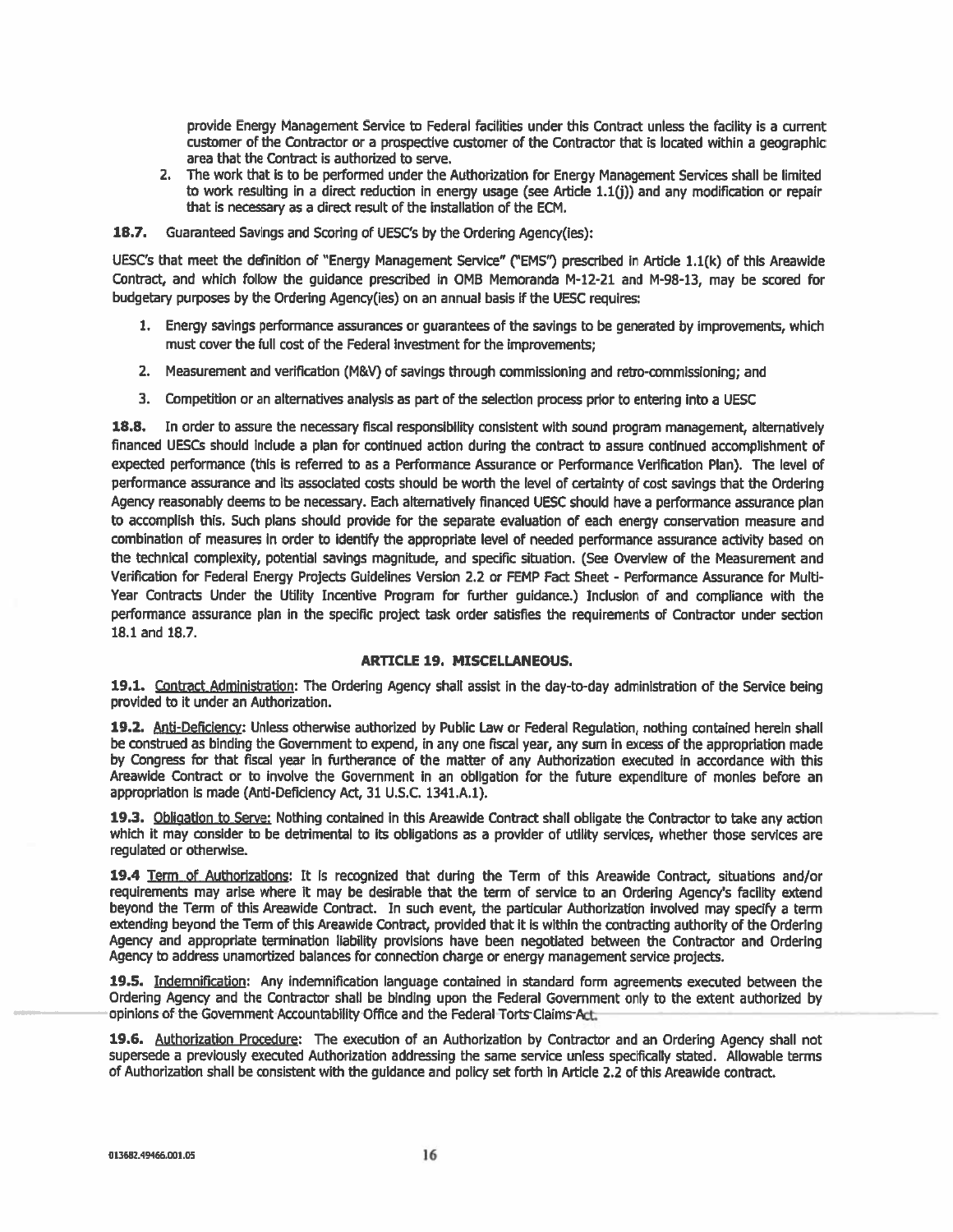19.7. Construction Wage Rate Requirements: Since this Areawide Public Utility Contract does not involve the regulated utility company performing on a Federally funded or assisted contract for the construction, alteration, or repair of a public work and/or public facility, the Construction Wage Rate Requirements (previously known as the Davis Bacon Act) do not apply to the work to be performed by the regulated utility company in connection with the provision of regulated utility services. However, if a determination by the Department of Labor (DOL) differs, the regulated utility company will be solely responsible for any financial liability for any contrary determination by DOL.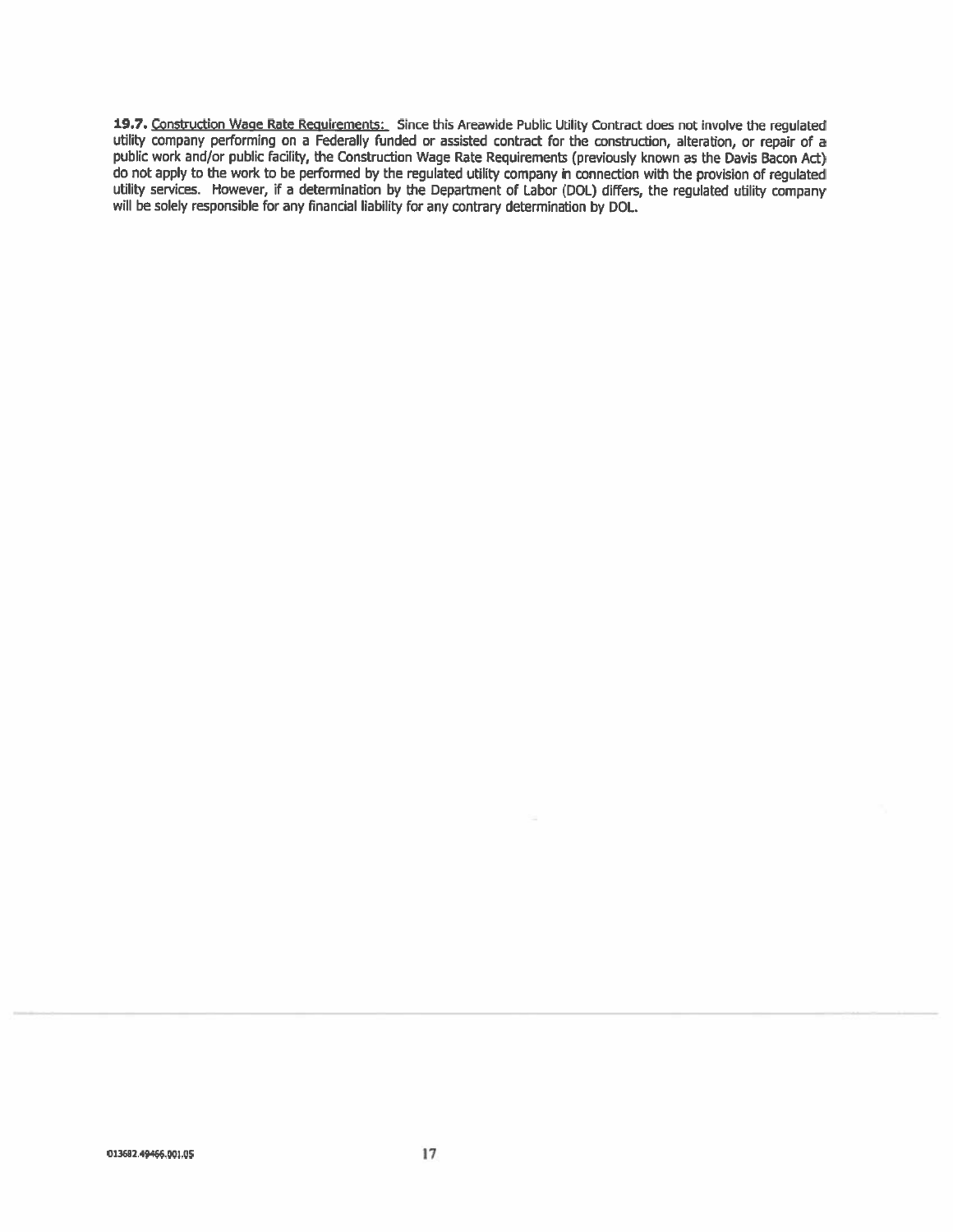IN WITNESS WHEREOF, the parties have executed this Areawide Contract as of the day and the year first above written.

> **UNITED STATES OF AMERICA** Acting through the Administrator of General Services

Bv

anda G. Webster M GSA, PBS, Energy Division **Contracting Officer** 

ATTEST:

By:

Jerard L. Butler GSA, PBS, Energy Division<br>Public Utilities Specialist

**VEOLIA ENERGY OPERATING SERVICES, LLC** 

By:  $$COO$  $\epsilon$ Title:

ATTEST: Cherzi Lave-Caven B. Title:

013682.49466.001.05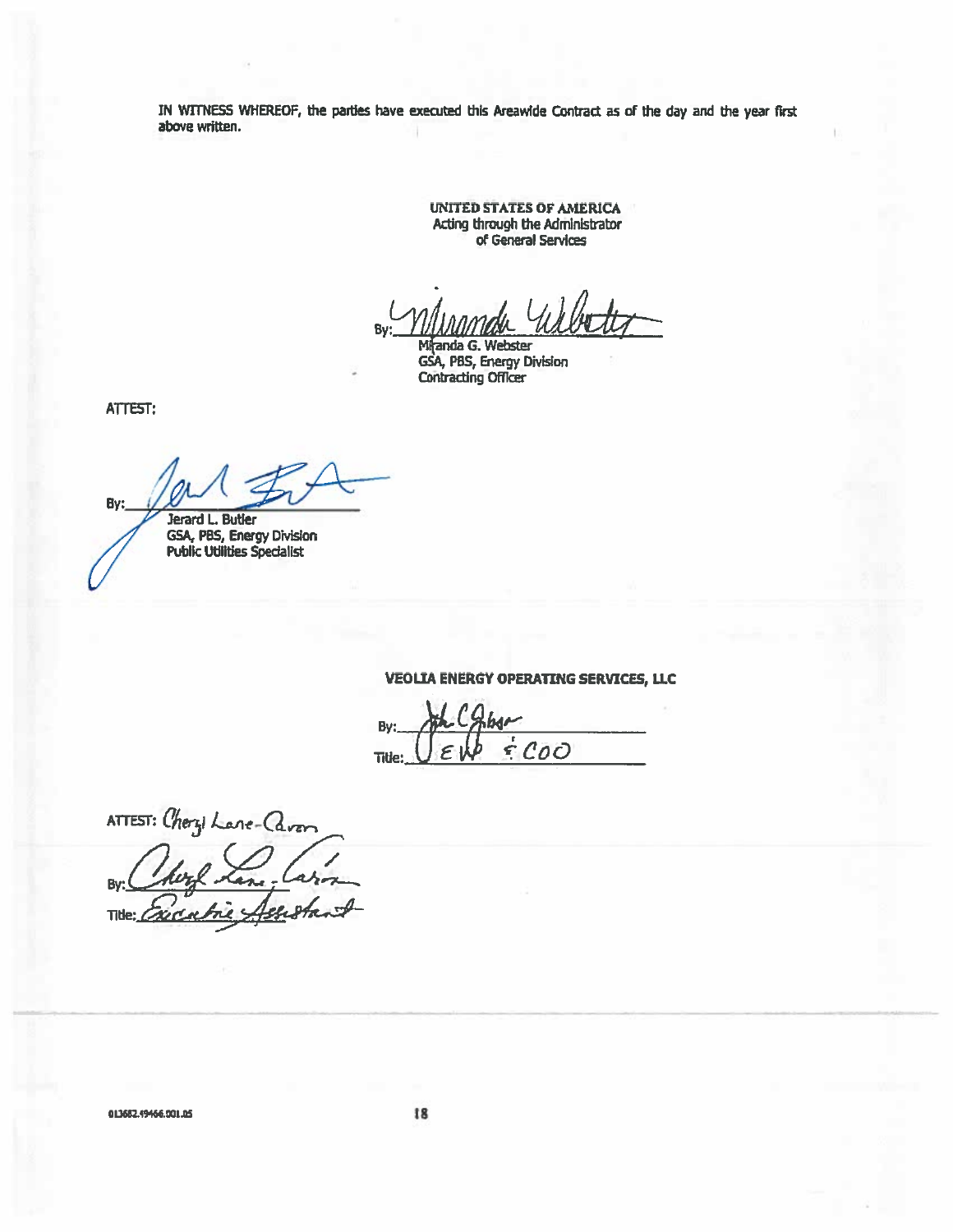### **CERTIFICATE**

VEOLIA ENERGY OPERATING SERVICES, LLC, named as Contractor in the negotiated Areawide Public Utility Contract No. 47PA0419D0016; that \_\_\_\_\_John C. Gibson\_\_\_\_\_\_\_\_\_\_\_\_\_\_\_\_\_\_\_\_, who signed said Areawide Public Utility Contract on behalf of the Contractor, was then \_\_\_\_\_Vice President President Contractor; and that said Areawide Public Utility Contract was duly signed for and on behalf of said Contractor and is within the scope of its corporate powers.

 $151$   $\frac{1}{\sqrt{\frac{1}{1100}}C}$  Gieson

(Corporate Seal) Attached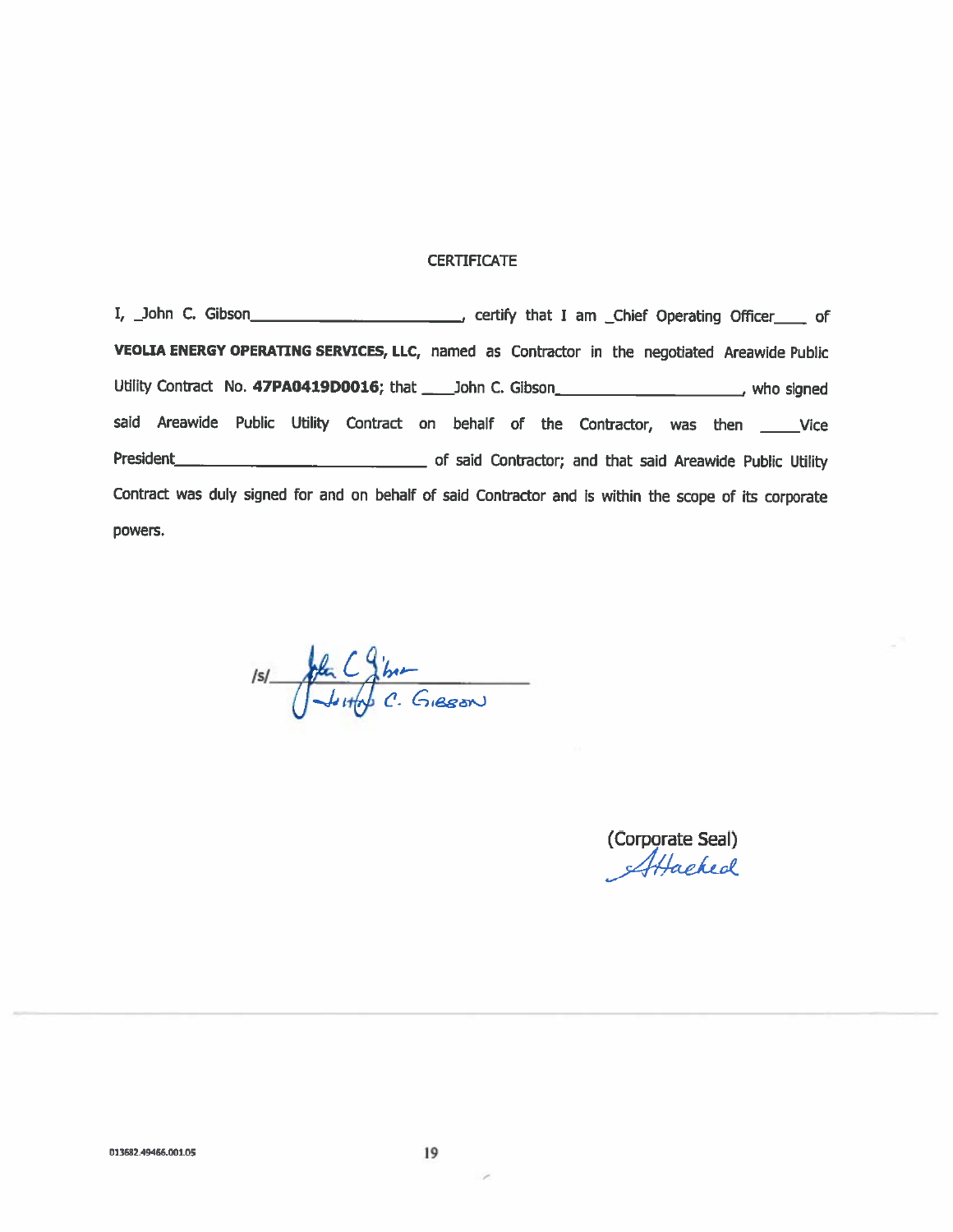#### **EXHIBIT "A"**

#### **VICINITY ENERGY, INC.**

#### AUTHORIZATION FOR ELECTRIC SERVICES **CONTRACT NO**. **47PA0419D0016**

| Address: Address: Address: Address: Address: Address: Address: Address: Address: Address: Address: A                                                                                                                                                                                                                                                                                                                               |
|------------------------------------------------------------------------------------------------------------------------------------------------------------------------------------------------------------------------------------------------------------------------------------------------------------------------------------------------------------------------------------------------------------------------------------|
| Pursuant to Contract No. 47PA0419D0016 between the Contractor and the United States Government and subject to all<br>the provisions thereof, service to the United States Government under such contract shall be rendered or modified as hereinafter<br>stated. Contract Articles 2 and 4 shall be followed for the initiation of service under this contract.<br>PREMISES TO BE SERVED:                                          |
| SERVICE ADDRESS: New York Service Services and the Service Service Service Services and the Service Service Service Service Services and Services and Services and Services and Services and Services and Services and Service                                                                                                                                                                                                     |
| NATURE OF SERVICE: □ Connect, □ Change, □ Disconnect, □ Continue Service, □ DSM Work,<br>$\Box$ Line Extension, Alteration, Relocation, or Reinforcement, $\Box$ Special Facilities                                                                                                                                                                                                                                                |
| OTHER TERMS AND CONDITIONS:<br>Attach any other relevant terms and conditions under which service will be provided.                                                                                                                                                                                                                                                                                                                |
| CONNECTION: If this exhibit is used for connection of utility service, the connection charges established in<br>s tariffs shall apply, where applicable, or as otherwise provided for in the negotiated terms <sup>2</sup>                                                                                                                                                                                                         |
| agreed to. If "Connect" is selected above, the estimated connection charges shall be included in the executed Exhibit. Estimated<br>Connection Charges \$                                                                                                                                                                                                                                                                          |
| POINT OF DELIVERY: And the contract of the contract of the contract of the contract of the contract of the contract of the contract of the contract of the contract of the contract of the contract of the contract of the con                                                                                                                                                                                                     |
| TERM OF SERVICE: From____________________through __________________.                                                                                                                                                                                                                                                                                                                                                               |
| SERVICE HEREUNDER SHALL BE UNDER RATE SCHEDULE NO.<br>the Appropriate Regulatory Body, where applicable, or as further negotiated and agreed to between the Contracting Entity and the<br>Ordering Agency in subsequent agreements. (see article 5 of this contract.)<br>ESTIMATED ANNUAL SERVICE COST: \$<br><u> 2008 - 2008 - 2008 - 2008 - 2008 - 2008 - 2008 - 2008 - 2008 - 2008 - 2008 - 2008 - 2008 - 2008 - 2008 - 200</u> |
| ACCOUNTING AND APPROPRIATION DATA FOR SERVICE: __________________________________                                                                                                                                                                                                                                                                                                                                                  |
| CLAUSES INCORPORATED BY REFERENCE TO BE AGREED TO BY CONTRACTING ENTITY AND ORDERING AGENCY, AS LISTED BELOW:<br>(Check applicable clauses):                                                                                                                                                                                                                                                                                       |
| BILLS WILL BE RENDERED TO THE ORDERING AGENCY FOR PAYMENT AT THE FOLLOWING ADDRESS:<br><u>in the copies.</u>                                                                                                                                                                                                                                                                                                                       |
| The foregoing shall be effective upon the return of the fully executed original Authorization by the Contractor to the ordering<br>Agency.                                                                                                                                                                                                                                                                                         |
| ACCEPTED:                                                                                                                                                                                                                                                                                                                                                                                                                          |

| (Ordering Agency)                                                                                                               | <b>VICINITY ENERGY, INC.</b><br>(Contractor)                                                                                                                                                                                   |
|---------------------------------------------------------------------------------------------------------------------------------|--------------------------------------------------------------------------------------------------------------------------------------------------------------------------------------------------------------------------------|
| Bv:<br>the control of the control of the control of the control of the control of the control of<br><b>Authorized Signature</b> | By:<br><b>Authorized Signature</b>                                                                                                                                                                                             |
|                                                                                                                                 | Title:                                                                                                                                                                                                                         |
| Date:                                                                                                                           | Date: the contract of the contract of the contract of the contract of the contract of the contract of the contract of the contract of the contract of the contract of the contract of the contract of the contract of the cont |

\* Include a reference to the applicable rate schedule, and attach a copy of such schedule.

\*\* If necessary, attach and make part hereof supplemental agreements or sheets that cover required connection or extension charges and special facilities or service arrangements. (See Article 5 of this Contract for instructions.)

**NOTE: A fully executed copy of this Authorization shall be transmitted by the ordering Agency to U. S. General Services Administration, PBS, Office of Facilities Management, Energy Division, 1800 F Street, NW, Washington, DC 20405 or via email a[t energy@gsa.gov](file:///C:/Users/JerardLButler/Downloads/energy@gsa.gov)**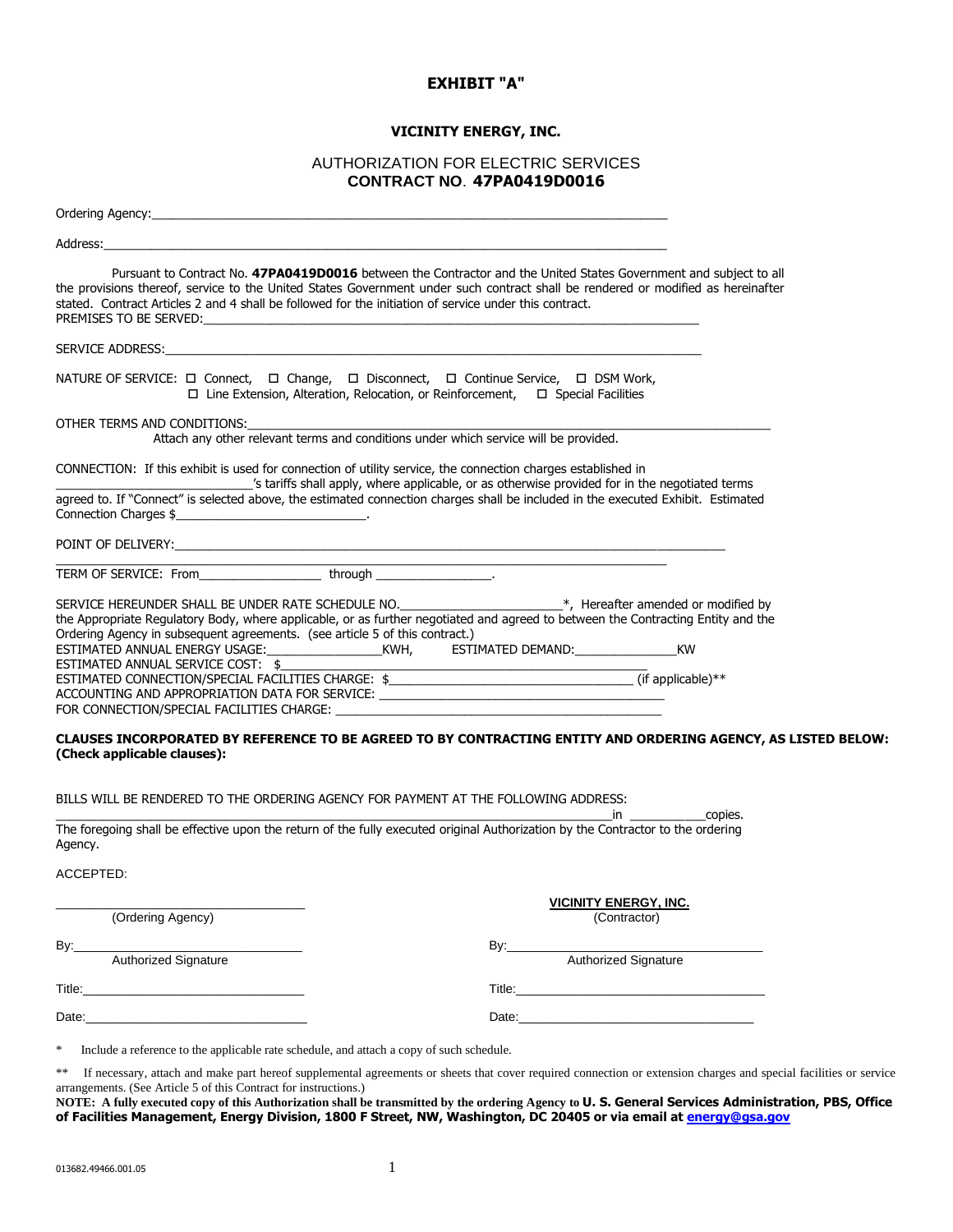#### **EXHIBIT "B"**

#### **VICINITY ENERGY, INC.**

AUTHORIZATION FOR NATURAL GAS SERVICE, CHANGE IN NATURAL GAS SERVICE, OR DISCONNECTION OF NATURAL GAS SERVICE

UNDER

#### **CONTRACT NO. 47PA0419D0016**

| Ordering Agency: expansion of the contract of the contract of the contract of the contract of the contract of  |                                                                                                                                                                                                                                                                                                                  |
|----------------------------------------------------------------------------------------------------------------|------------------------------------------------------------------------------------------------------------------------------------------------------------------------------------------------------------------------------------------------------------------------------------------------------------------|
| Address: ________                                                                                              |                                                                                                                                                                                                                                                                                                                  |
| be followed for the initiation of service under this contract.                                                 | Pursuant to Contract No. 47PA0419D0016 between the Contractor and the United States Government and subject to all the provisions<br>thereof, service to the United States Government under such contract shall be rendered or modified as hereinafter stated. Contract Articles 2 and 4 shall                    |
|                                                                                                                |                                                                                                                                                                                                                                                                                                                  |
| NATURE OF SERVICE: $\Box$ Connect, $\Box$ Change $\Box$ Disconnect $\Box$ Continue Service,                    | $\Box$ Line Extension, Alteration, Relocation, or Reinforcement $\Box$ Special Facilities                                                                                                                                                                                                                        |
| OTHER TERMS AND CONDITIONS:                                                                                    |                                                                                                                                                                                                                                                                                                                  |
| Attach any other relevant terms and conditions under which service will be provided.                           |                                                                                                                                                                                                                                                                                                                  |
| charges shall be included in the executed Exhibit. Estimated Connection Charges \$                             | CONNECTION: If this exhibit is used for connection of utility service, the connection charges established in __________________________<br>s tariffs'<br>shall apply, where applicable, or as otherwise provided for in the negotiated terms agreed to. If "Connect" is selected above, the estimated connection |
|                                                                                                                |                                                                                                                                                                                                                                                                                                                  |
| TERM OF SERVICE: From______________________through __________________.                                         |                                                                                                                                                                                                                                                                                                                  |
|                                                                                                                | SERVICE HEREUNDER SHALL BE UNDER RATE SCHEDULE NO. _____________________*, Hereafter amended or modified by the regulatory body                                                                                                                                                                                  |
|                                                                                                                |                                                                                                                                                                                                                                                                                                                  |
|                                                                                                                |                                                                                                                                                                                                                                                                                                                  |
|                                                                                                                |                                                                                                                                                                                                                                                                                                                  |
| ACCOUNTING AND APPROPRIATION DATA FOR SERVICE: _________________________________                               |                                                                                                                                                                                                                                                                                                                  |
|                                                                                                                |                                                                                                                                                                                                                                                                                                                  |
| (Check applicable clauses):                                                                                    | CLAUSES INCORPORATED BY REFERENCE TO BE AGREED TO BY CONTRACTING ENTITY AND ORDERING AGENCY, AS LISTED BELOW:                                                                                                                                                                                                    |
| BILLS WILL BE RENDERED TO THE ORDERING AGENCY FOR PAYMENT AT THE FOLLOWING ADDRESS:                            |                                                                                                                                                                                                                                                                                                                  |
|                                                                                                                | in the copies. The copies of the copies of the copies of the copies of the copies of the copies of the copies o<br>The foregoing shall be effective upon the return of the fully executed original Authorization by the Contractor to the ordering Agency.                                                       |
| ACCEPTED:                                                                                                      | <b>VICINITY ENERGY, INC.</b>                                                                                                                                                                                                                                                                                     |
| (Ordering Agency)                                                                                              | (Contractor)                                                                                                                                                                                                                                                                                                     |
| By:                                                                                                            | By:                                                                                                                                                                                                                                                                                                              |
| Authorized Signature                                                                                           | Authorized Signature                                                                                                                                                                                                                                                                                             |
|                                                                                                                |                                                                                                                                                                                                                                                                                                                  |
| Date: when the contract of the contract of the contract of the contract of the contract of the contract of the |                                                                                                                                                                                                                                                                                                                  |
| Include a reference to the applicable rate schedule, and attach a copy of such schedule.<br>$\ast$             |                                                                                                                                                                                                                                                                                                                  |
| or service arrangements. (See Article 5 of this Contract for instructions.)                                    | ** If necessary, attach and make part hereof supplemental agreements or sheets that cover required connection or extension charges and special facilities                                                                                                                                                        |

**NOTE:** A fully executed copy of this Authorization shall be transmitted by the ordering Agency to U. S. General Services Administration, PBS, Office of Facilities Management, Energy Division, 1800 F Street, NW, Washington, DC 20405 or via email at <u>energy@gsa.gov</u>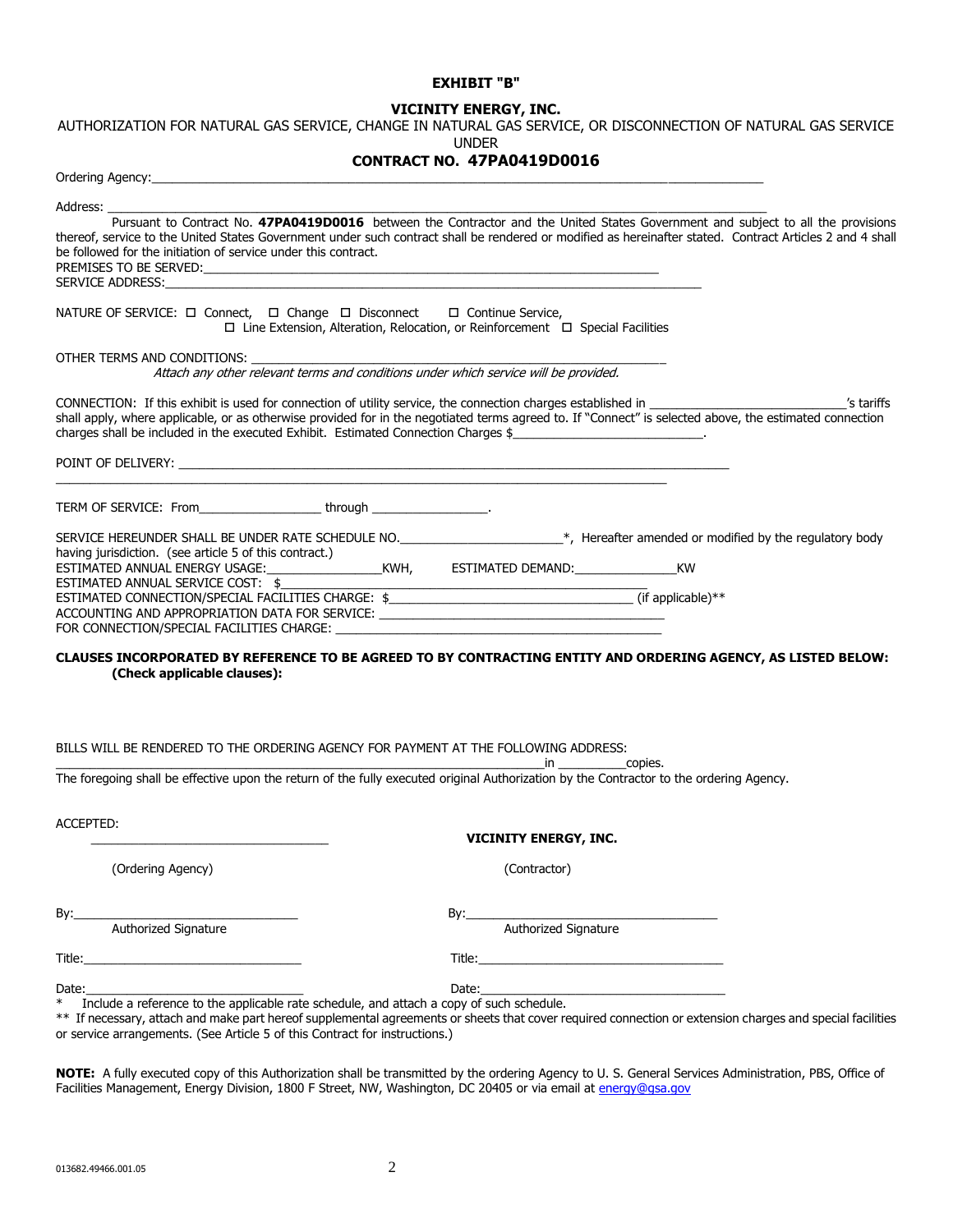### **EXHIBIT C**

| Contractor's ID NO.      | (Optional) |
|--------------------------|------------|
| Ordering Agency's I.D NO | (Optional) |

#### **VICINITY ENERGY, INC.** AUTHORIZATION FOR STEAM SERVICE UNDER CONTRACT NO. **47PA0419D0016**

| Address:                                                                                                                                                                                                                                                                                                                                                         |
|------------------------------------------------------------------------------------------------------------------------------------------------------------------------------------------------------------------------------------------------------------------------------------------------------------------------------------------------------------------|
| Pursuant to Contract No. 47PA0419D0016 between the Contractor and the United States Government and subject to all the provisions thereof, service to the United<br>States Government under such contract shall be rendered or modified as hereinafter stated. Contract Articles 2 and 4 shall be followed for the initiation of service under<br>this contract.  |
|                                                                                                                                                                                                                                                                                                                                                                  |
|                                                                                                                                                                                                                                                                                                                                                                  |
| NATURE OF SERVICE: □ Connect, □ Change, □ Disconnect, □ Continue Service, □ Special Facilities<br>$\Box$ Extension, Alteration, Relocation, or Reinforcement, $\Box$ DSM Work or Conservation Project<br>If necessary, attach, and make part hereof, supplemental agreements, plans and/or specifications to direct or describe the nature of services required. |
| OTHER TERMS AND CONDITIONS:                                                                                                                                                                                                                                                                                                                                      |
| Attach any other relevant terms and conditions under which service will be provided                                                                                                                                                                                                                                                                              |
| shall apply, where applicable, or as otherwise provided for in the negotiated terms agreed to. If "Connect" is selected above, the estimated connection<br>charges shall be included in the executed Exhibit. Estimated Connection Charges \$ ____________________________                                                                                       |
|                                                                                                                                                                                                                                                                                                                                                                  |
|                                                                                                                                                                                                                                                                                                                                                                  |
|                                                                                                                                                                                                                                                                                                                                                                  |
| SERVICE HEREUNDER SHALL BE UNDER RATE SCHEDULE NO. _____________________________<br>Hereafter<br>amended or modified by the regulatory body having jurisdiction. (see article 5 of this contract.)                                                                                                                                                               |
| Reference and attach a copy of the applicable rate schedule on the effective date of this authorization.                                                                                                                                                                                                                                                         |
| ESTIMATED ANNUAL USE OF STEAM: LES. METER NO(S).: LES.                                                                                                                                                                                                                                                                                                           |
|                                                                                                                                                                                                                                                                                                                                                                  |
|                                                                                                                                                                                                                                                                                                                                                                  |
|                                                                                                                                                                                                                                                                                                                                                                  |
|                                                                                                                                                                                                                                                                                                                                                                  |
| CLAUSES INCORPORATED BY REFERENCE TO BE AGREED TO BY CONTRACTING ENTITY AND ORDERING AGENCY, AS LISTED BELOW:<br>(Check applicable clauses):                                                                                                                                                                                                                     |

BILLS WILL BE RENDERED TO THE ORDERING AGENCY FOR PAYMENT AT THE FOLLOWING ADDRESS:

\_\_\_\_\_\_\_\_\_\_\_\_\_\_\_\_\_\_\_\_\_\_\_\_\_\_\_\_\_\_\_\_\_\_\_\_\_\_\_\_\_\_\_\_\_\_\_\_\_\_\_\_\_\_\_\_\_\_\_\_\_\_\_\_\_\_\_\_\_\_\_\_\_\_\_\_\_\_\_\_\_\_in \_\_\_\_\_\_\_\_\_\_\_copies.

The foregoing shall be effective upon the return of the fully executed original Authorization by the Contractor to the ordering Agency.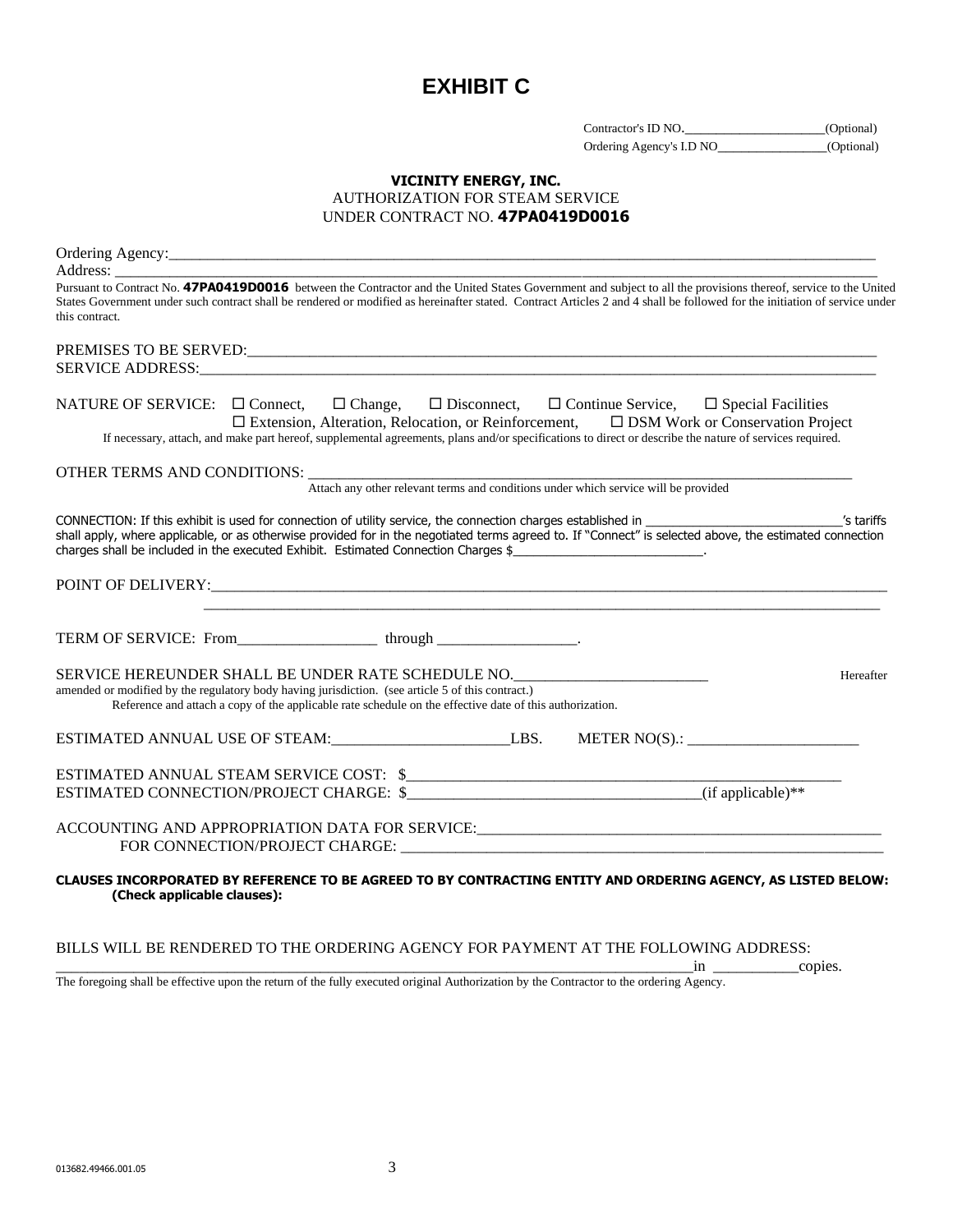#### ACCEPTED:

# \_\_\_\_\_\_\_\_\_\_\_\_\_\_\_\_\_\_\_\_\_\_\_\_\_\_\_\_\_\_ **VICINITY ENERGY, INC.**

(Ordering Agency)

By:\_\_\_\_\_\_\_\_\_\_\_\_\_\_\_\_\_\_\_\_\_\_\_\_\_\_\_\_ By:\_\_\_\_\_\_\_\_\_\_\_\_\_\_\_\_\_\_\_\_\_\_\_\_\_\_\_\_\_\_\_\_\_\_\_\_\_

| $\mathbf{B}v$ : |                             |  |
|-----------------|-----------------------------|--|
| ---             | <b>Authorized Signature</b> |  |

Date:\_\_\_\_\_\_\_\_\_\_\_\_\_\_\_\_\_\_\_\_\_\_\_\_\_\_ Date:\_\_\_\_\_\_\_\_\_\_\_\_\_\_\_\_\_\_\_\_\_\_\_\_\_\_\_\_\_\_\_\_\_\_\_\_

| <b>Authorized Signature</b> | Authorized Signature |
|-----------------------------|----------------------|
| Title:                      | Title.               |
| Date:                       | <b>Date</b>          |

Title:\_\_\_\_\_\_\_\_\_\_\_\_\_\_\_\_\_\_\_\_\_\_\_\_\_\_ Title:\_\_\_\_\_\_\_\_\_\_\_\_\_\_\_\_\_\_\_\_\_\_\_\_\_\_\_\_\_\_\_\_\_\_\_\_

**NOTE:** A fully executed copy of this Authorization shall be transmitted by the ordering Agency to U. S. General Services Administration, Public Building Service, Office of Facilities Management, Energy Division, 1800 F Street, NW, Washington, DC 20405 or via email at <u>energy@gsa.gov</u>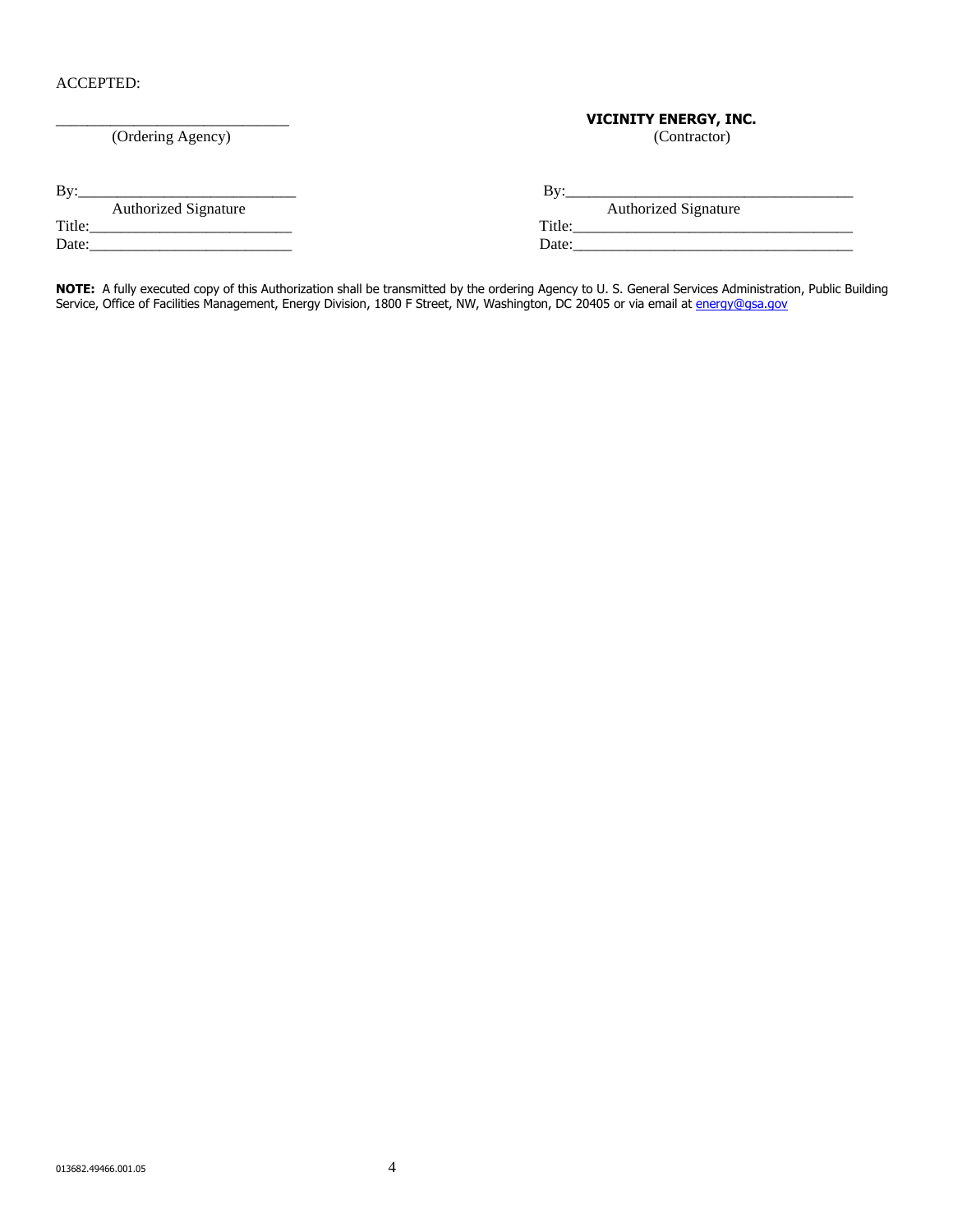**EXHIBIT "D"**

Contractor's ID NO.\_\_\_\_\_\_\_\_\_\_\_\_\_\_(Optional) Ordering Agency's ID \_\_\_\_\_\_\_\_\_\_\_\_\_\_(Optional)

#### **VICINITY ENERGY, INC.**

#### AUTHORIZATION FOR WATER SERVICE, CHANGE IN WATER SERVICE, OR DISCONNECTION OF WATER SERVICE UNDER **CONTRACT NO. 47PA0419D0016**

| Ordering Agency:                                                                                                                                                                                                               |                                                                                                                   |
|--------------------------------------------------------------------------------------------------------------------------------------------------------------------------------------------------------------------------------|-------------------------------------------------------------------------------------------------------------------|
|                                                                                                                                                                                                                                | Pursuant to Contract No. 47PA0419D0016 between the Contractor and the United States Government and subject to all |
| the provisions thereof, service to the United States Government under such contract shall be rendered or modified as hereinafter                                                                                               |                                                                                                                   |
| stated. Contract Articles 2 and 4 shall be followed for the initiation of service under this contract.                                                                                                                         |                                                                                                                   |
| PREMISES TO BE SERVED: THE SERVED OF THE SERVED OF THE SERVED OF THE SERVED OF THE SERVED OF THE SERVED OF THE SERVED OF THE SERVED OF THE SERVED OF THE SERVED OF THE SERVED OF THE SERVED OF THE SERVED OF THE SERVED OF THE |                                                                                                                   |
| SERVICE ADDRESS: The contract of the contract of the contract of the contract of the contract of the contract of the contract of the contract of the contract of the contract of the contract of the contract of the contract  |                                                                                                                   |
|                                                                                                                                                                                                                                |                                                                                                                   |
| NATURE OF SERVICE: $\Box$ Connect $\Box$ Change $\Box$ Disconnect $\Box$ Continue Service $\Box$ Special Facilities                                                                                                            |                                                                                                                   |
|                                                                                                                                                                                                                                |                                                                                                                   |
| □ Extension, Alteration, Relocation, or Reinforcement                                                                                                                                                                          |                                                                                                                   |
|                                                                                                                                                                                                                                | If necessary, attach, and make part hereof, supplemental agreements, plans and/or specifications to direct or     |
| describe the nature of services required.                                                                                                                                                                                      |                                                                                                                   |
|                                                                                                                                                                                                                                |                                                                                                                   |
| OTHER TERMS AND CONDITIONS:                                                                                                                                                                                                    |                                                                                                                   |
| Attach any other relevant terms and conditions under which service will be provided.                                                                                                                                           |                                                                                                                   |
|                                                                                                                                                                                                                                |                                                                                                                   |
| CONNECTION: If this exhibit is used for connection of utility service, the connection charges established in                                                                                                                   |                                                                                                                   |
|                                                                                                                                                                                                                                | s tariffs shall apply, where applicable, or as otherwise provided for in the negotiated terms                     |
| agreed to. If "Connect" is selected above, the estimated connection charges shall be included in the executed Exhibit. Estimated                                                                                               |                                                                                                                   |
| Connection Charges \$                                                                                                                                                                                                          |                                                                                                                   |
|                                                                                                                                                                                                                                |                                                                                                                   |
|                                                                                                                                                                                                                                |                                                                                                                   |
|                                                                                                                                                                                                                                |                                                                                                                   |
| TERM OF SERVICE: From________________________through __________________.                                                                                                                                                       |                                                                                                                   |
|                                                                                                                                                                                                                                |                                                                                                                   |
| SERVICE HEREUNDER SHALL BE UNDER RATE SCHEDULE NO. ______________________*, Hereafter amended or modified by                                                                                                                   |                                                                                                                   |
| the regulatory body having jurisdiction. (see article 5 of this contract.) Reference and attach a copy of the applicable rate schedule                                                                                         |                                                                                                                   |
| on the effective date of this authorization.                                                                                                                                                                                   |                                                                                                                   |
| ESTIMATED ANNUAL USE OF WATER: CU.FT. METER NO(S): CU.FT.                                                                                                                                                                      |                                                                                                                   |
|                                                                                                                                                                                                                                |                                                                                                                   |
|                                                                                                                                                                                                                                |                                                                                                                   |
| ACCOUNTING AND APPROPRIATION DATA FOR SERVICE: __________________________________                                                                                                                                              |                                                                                                                   |
|                                                                                                                                                                                                                                |                                                                                                                   |
|                                                                                                                                                                                                                                |                                                                                                                   |
|                                                                                                                                                                                                                                | CLAUSES INCORPORATED BY REFERENCE TO BE AGREED TO BY CONTRACTING ENTITY AND ORDERING AGENCY, AS LISTED BELOW:     |
| (Check applicable clauses):                                                                                                                                                                                                    |                                                                                                                   |
|                                                                                                                                                                                                                                |                                                                                                                   |
|                                                                                                                                                                                                                                |                                                                                                                   |
| BILLS WILL BE RENDERED TO THE ORDERING AGENCY FOR PAYMENT AT THE FOLLOWING ADDRESS:                                                                                                                                            |                                                                                                                   |
|                                                                                                                                                                                                                                | in the copies.                                                                                                    |
| The foregoing shall be effective upon the return of the fully executed original Authorization by the Contractor to the ordering                                                                                                |                                                                                                                   |
| Agency.                                                                                                                                                                                                                        |                                                                                                                   |
|                                                                                                                                                                                                                                |                                                                                                                   |
| ACCEPTED:                                                                                                                                                                                                                      |                                                                                                                   |
|                                                                                                                                                                                                                                |                                                                                                                   |
|                                                                                                                                                                                                                                | <b>VICINITY ENERGY, INC.</b>                                                                                      |
| (Ordering Agency)                                                                                                                                                                                                              | (Contractor)                                                                                                      |
|                                                                                                                                                                                                                                |                                                                                                                   |
| By:                                                                                                                                                                                                                            | By:                                                                                                               |
| Authorized Signature                                                                                                                                                                                                           | Authorized Signature                                                                                              |
|                                                                                                                                                                                                                                |                                                                                                                   |
|                                                                                                                                                                                                                                |                                                                                                                   |
|                                                                                                                                                                                                                                |                                                                                                                   |
|                                                                                                                                                                                                                                |                                                                                                                   |
|                                                                                                                                                                                                                                |                                                                                                                   |
|                                                                                                                                                                                                                                |                                                                                                                   |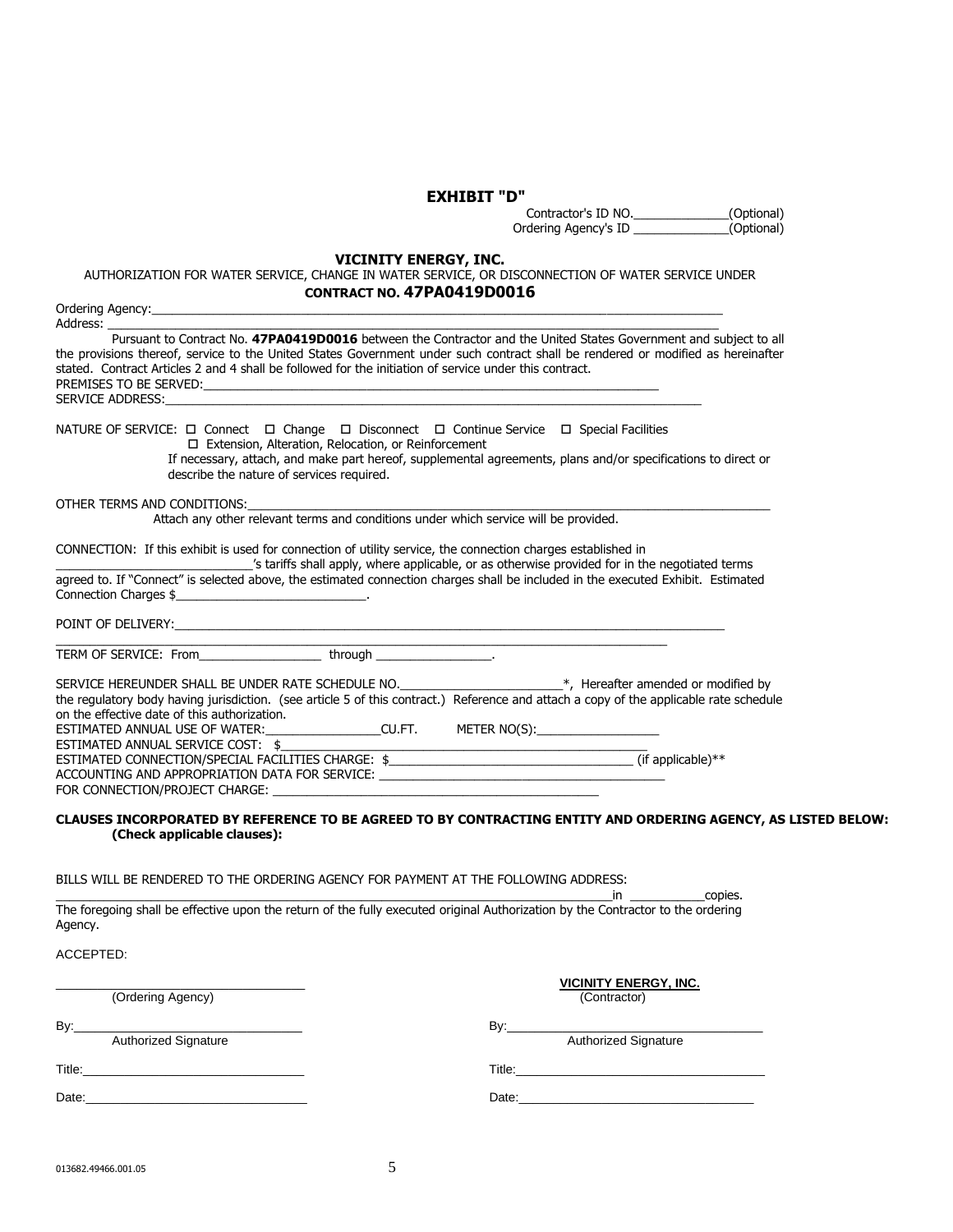\* Include a reference to the applicable rate schedule, and attach a copy of such schedule.

\*\* If necessary, attach and make part hereof supplemental agreements or sheets that cover required connection or extension charges and special facilities or service arrangements. (See Article 5 of this Contract for instructions.) **NOTE:** A fully executed copy of this Authorization shall be transmitted by the ordering Agency to U. S. General Services Administration, PBS, Office of Facilities Management, Energy Division, 1800 F Street, NW, Washington, DC 20405 or via email at [energy@gsa.gov](file:///C:/Users/JerardLButler/Downloads/energy@gsa.gov)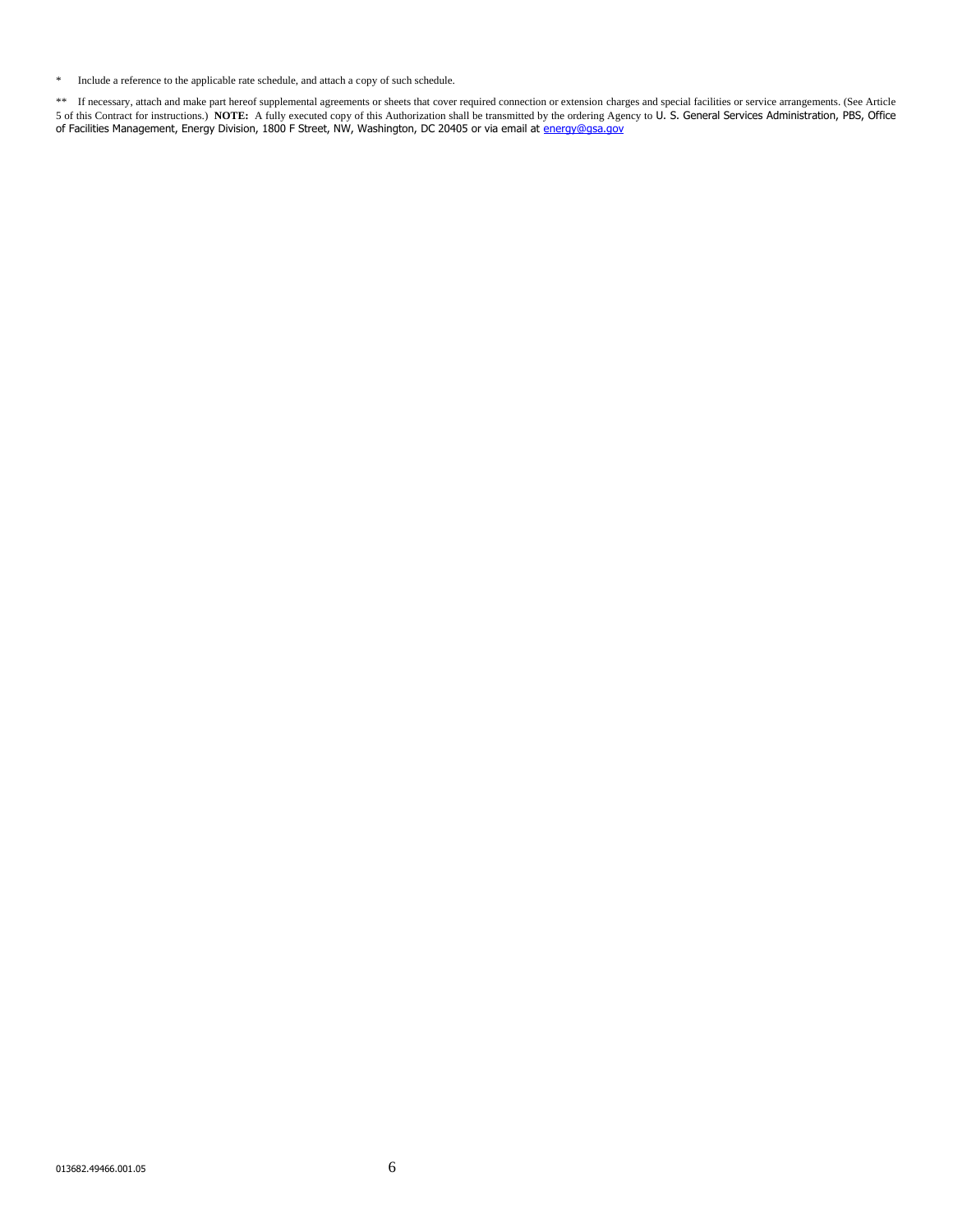#### **EXHIBIT "E"**

#### **VICINITY ENERGY, INC.** AUTHORIZATION FOR ENERGY MANAGEMENT SERVICES **CONTRACT NO**. **47PA0419D0016**

|                                                     | Ordering Agency: New York Contract the Contract of the Contract of the Contract of the Contract of the Contract of the Contract of the Contract of the Contract of the Contract of the Contract of the Contract of the Contrac |                         |                                                                                                                                                                                                                                                                                                                                                                                                                                                          |            |
|-----------------------------------------------------|--------------------------------------------------------------------------------------------------------------------------------------------------------------------------------------------------------------------------------|-------------------------|----------------------------------------------------------------------------------------------------------------------------------------------------------------------------------------------------------------------------------------------------------------------------------------------------------------------------------------------------------------------------------------------------------------------------------------------------------|------------|
| Address:                                            |                                                                                                                                                                                                                                |                         |                                                                                                                                                                                                                                                                                                                                                                                                                                                          |            |
|                                                     | together with the referenced Areawide Contract form one single integrated agreement.                                                                                                                                           |                         | Pursuant to Contract No. 47PA0419D0016 between the Contractor and the United States Government and subject to all the provisions thereof,<br>service to the United States Government under such contract shall be rendered and subject to all the provisions thereof. This Authorization for Energy<br>Management Services (EMS) including any attachments listed below and any FAR provisions checked below and incorporated herein by reference, shall |            |
|                                                     |                                                                                                                                                                                                                                |                         |                                                                                                                                                                                                                                                                                                                                                                                                                                                          |            |
|                                                     |                                                                                                                                                                                                                                |                         |                                                                                                                                                                                                                                                                                                                                                                                                                                                          |            |
| NATURE OF SERVICE:                                  | O Preliminary Energy Audit<br>O EMS Engineering and Design<br>O Demand Side Management (DSM) Project                                                                                                                           | O EMS Installation      | O Comprehensive Energy Audit<br>O Other (See Remarks Below)                                                                                                                                                                                                                                                                                                                                                                                              |            |
| OTHER TERMS AND CONDITIONS:                         | Attach any other relevant terms and conditions under which service will be provided.                                                                                                                                           |                         |                                                                                                                                                                                                                                                                                                                                                                                                                                                          |            |
|                                                     | charges shall be included in the executed Exhibit. Estimated Connection Charges \$                                                                                                                                             |                         | shall apply, where applicable, or as otherwise provided for in the negotiated terms agreed to. If "Connect" is selected above, the estimated connection                                                                                                                                                                                                                                                                                                  | 's tariffs |
|                                                     |                                                                                                                                                                                                                                |                         |                                                                                                                                                                                                                                                                                                                                                                                                                                                          |            |
|                                                     |                                                                                                                                                                                                                                |                         |                                                                                                                                                                                                                                                                                                                                                                                                                                                          |            |
|                                                     |                                                                                                                                                                                                                                |                         |                                                                                                                                                                                                                                                                                                                                                                                                                                                          |            |
| <b>List of Attachments:</b><br>○ General Conditions | O Payment Provisions                                                                                                                                                                                                           | ○ Special Requirements  | O Economic Analysis                                                                                                                                                                                                                                                                                                                                                                                                                                      |            |
| O Facility/Site Plans                               | O Historical Data                                                                                                                                                                                                              | ○ Utility Usage History | O ECP Feasibility Study                                                                                                                                                                                                                                                                                                                                                                                                                                  |            |
| O Design Drawings                                   | O Design Specifications                                                                                                                                                                                                        | O Certifications        | <b>Commission Schedules</b><br>$\circ$                                                                                                                                                                                                                                                                                                                                                                                                                   |            |
| O Other:                                            |                                                                                                                                                                                                                                |                         |                                                                                                                                                                                                                                                                                                                                                                                                                                                          |            |

#### **CLAUSES INCORPORATED BY REFERENCE TO BE AGREED TO BY CONTRACTING ENTITY AND ORDERING AGENCY, AS LISTED BELOW: (Check applicable clauses):**

In addition, the Contracting Officer negotiating the terms and conditions under this Authorization may supplement, with written agreement from the Contractor, the above clauses with clauses of the appropriate type of contract.

REMARKS:

(signatures on next page)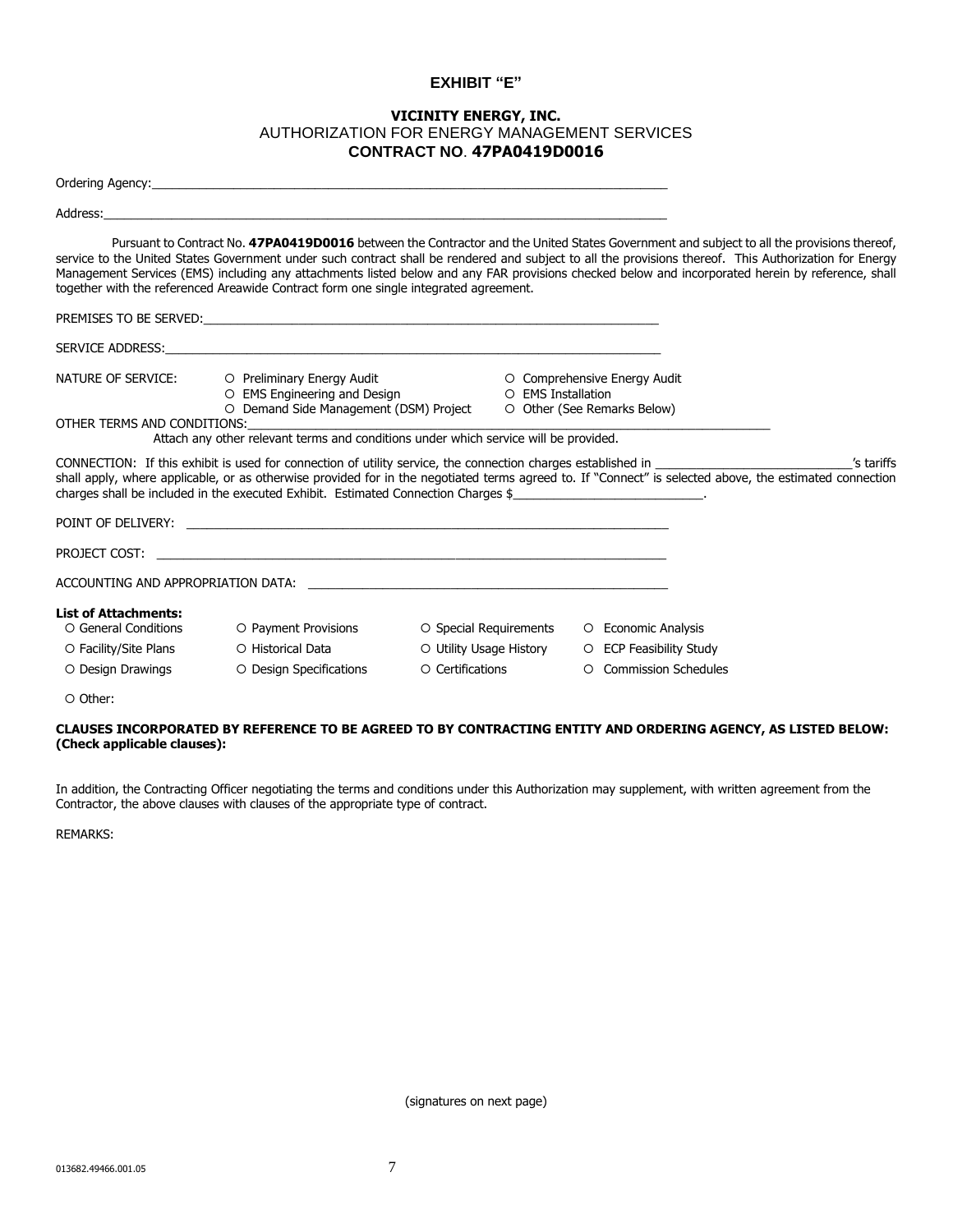ACCEPTED:

| (Ordering Agency)                              | <b>VICINITY ENERGY, INC.</b><br>(Contractor)                                                                                                                                                                                   |
|------------------------------------------------|--------------------------------------------------------------------------------------------------------------------------------------------------------------------------------------------------------------------------------|
| Authorized Signature                           | By: $\frac{1}{2}$<br>Authorized Signature                                                                                                                                                                                      |
| Title: <u>__________________________</u>       | Title: <u>________________________________</u>                                                                                                                                                                                 |
| Date: <u>_________________________________</u> | Date: the contract of the contract of the contract of the contract of the contract of the contract of the contract of the contract of the contract of the contract of the contract of the contract of the contract of the cont |

**NOTE:** A fully executed copy of this Authorization shall be transmitted by the ordering Agency to U. S. General Services Administration, Public Building Service, Office of Facilities Management, Energy Division, 1800 F Street, NW, Washington, DC 20405 or via email at <u>energy@gsa.gov</u>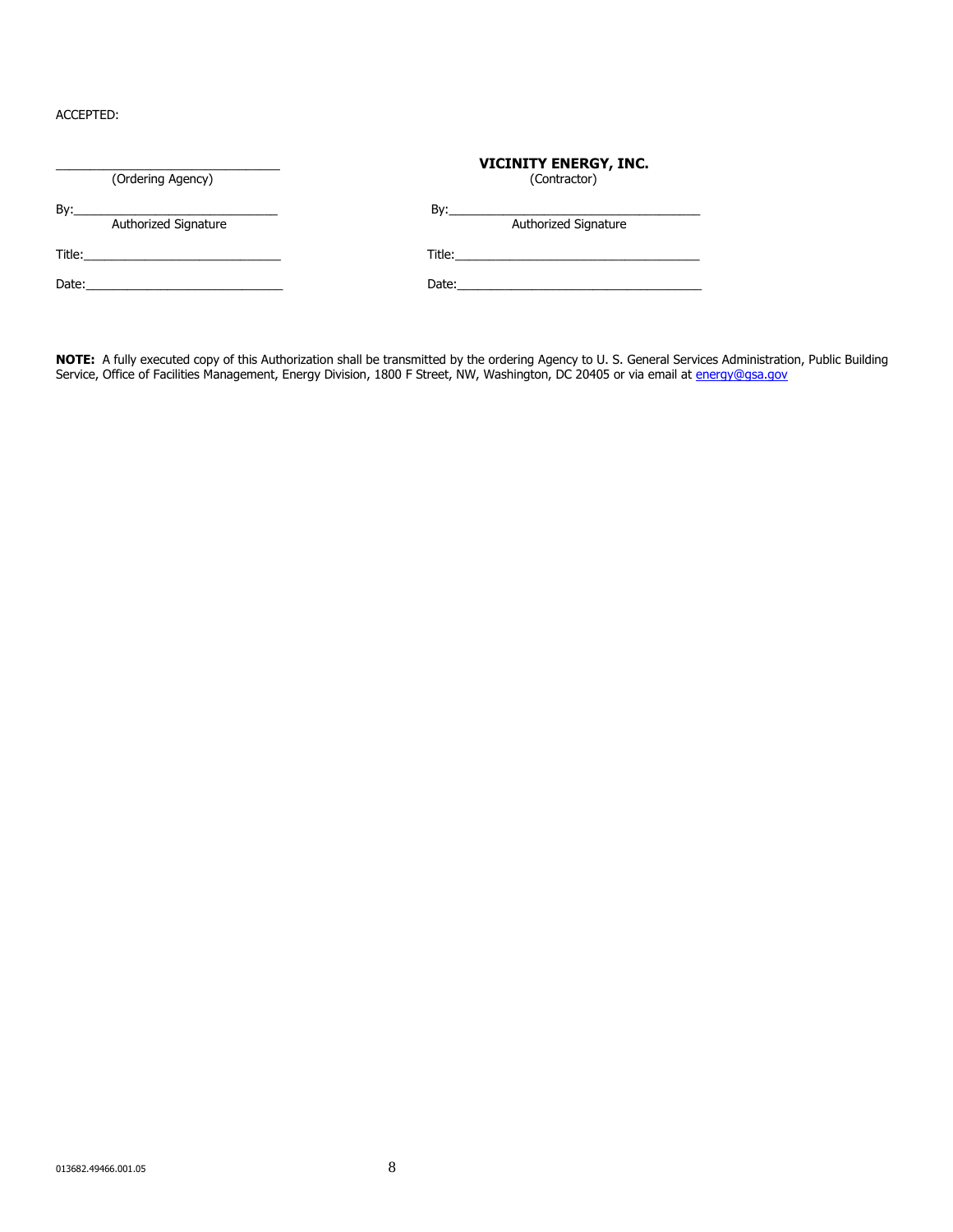#### **EXHIBIT "F"**

#### **VICINITY ENERGY, INC.**

AUTHORIZATION FOR THE PROVISION OF SERVICES PROVIDED UNDER THE APPROPRIATE REGULATORY AUTHORITY

\_\_\_\_\_\_\_\_\_\_\_\_\_\_\_\_\_\_\_\_\_\_\_\_\_\_\_\_\_\_\_\_\_\_\_\_\_\_\_\_\_\_(insert authority)

#### **CONTRACT NO**. **47PA0419D0016**

|               |           |                                                                                                                                                                                                                               | Pursuant to Areawide Contract No. 47PA0419D0016 between the Contractor and the United States Government and subject to all the provisions thereof,<br>service to the United States Government under such contract shall be rendered or modified as hereinafter stated. Contract Articles 2 and 4 shall be<br>followed by the Ordering Agency in initiating service under this contract as described below. |     |          |    |           |     |               |       |
|---------------|-----------|-------------------------------------------------------------------------------------------------------------------------------------------------------------------------------------------------------------------------------|------------------------------------------------------------------------------------------------------------------------------------------------------------------------------------------------------------------------------------------------------------------------------------------------------------------------------------------------------------------------------------------------------------|-----|----------|----|-----------|-----|---------------|-------|
|               |           |                                                                                                                                                                                                                               | PREMISES TO BE SERVED: THE SERVED OF THE SERVED OF THE SERVED OF THE SERVED OF THE SERVED OF THE SERVED OF THE SERVED OF THE SERVED OF THE SERVED OF THE SERVED OF THE SERVED OF THE SERVED OF THE SERVED OF THE SERVED OF THE                                                                                                                                                                             |     |          |    |           |     |               |       |
|               |           | SERVICE ADDRESS: The contract of the contract of the contract of the contract of the contract of the contract of the contract of the contract of the contract of the contract of the contract of the contract of the contract |                                                                                                                                                                                                                                                                                                                                                                                                            |     |          |    |           |     |               |       |
| <b>NATURE</b> | <b>OF</b> | SERVICE:                                                                                                                                                                                                                      | transportation                                                                                                                                                                                                                                                                                                                                                                                             | and | disposal | οf | hazardous | and | non-hazardous | waste |

materials\_\_\_\_\_\_\_\_\_\_\_\_\_\_\_\_\_\_\_\_\_\_\_\_\_\_\_\_\_\_\_\_\_\_\_\_\_\_\_\_\_\_\_\_\_\_\_\_\_\_\_\_\_\_\_ [add description of the specific service requested by the Ordering Agency. For example, interconnection of the Ordering Agency's renewable energy project.]

OTHER TERMS AND CONDITIONS: In addition to the terms and conditions contained in the Contract between the parties, if the Services involve the transportation and disposal of hazardous waste, the following environmental provisions shall also apply:

- A. DEFINITIONS The following terms used in this Agreement shall have the meanings set forth below:
	- i. "Profile Sheet" means a standard Waste Profile Sheet executed by ORDERING AGENCY.
	- ii. "Services" means analytical, collection, management, treatment, remediation, transportation, disposal and recycling services and such other services which CONTRACTOR may perform from time to time with respect to ORDERING AGENCY's waste materials.
	- iii. "Waste Materials" shall mean any chemical, substance or material designated or regulated as a "hazardous material," "hazardous waste," "toxic substance" or any similar designation (including petroleum products) by any national, federal, state, provincial, or local government (including any agency, authority, department, instrumentality or other subdivision of the foregoing) having or asserting environmental regulatory jurisdiction with respect to the substance or material generated pursuant to 40 CFR 260.10.
	- iv. "Universal Wastes" means those wastes defined in 40 CFR §273.9.
- B. ORDERING AGENCY warrants that Waste Materials in the Profile Sheet will contain a true and correct description of ORDERING AGENCY's Waste Material and that such Waste Material will conform to this description. If the Waste Material does not conform to the descriptions in the Profile Sheet ("Non-conforming Waste"), CONTRACTOR can, at its option, return the Waste Materials to ORDERING AGENCY or require ORDERING AGENCY to remove and dispose of the Non-conforming Waste at ORDERING AGENCY's expense, and reimburse CONTRACTOR for any expenses it may have incurred. In the event CONTRACTOR performs services on premises owned or controlled by ORDERING AGENCY, ORDERING AGENCY will provide CONTRACTOR with a safe workplace, and if CONTRACTOR requests that work areas be secured, ORDERING AGENCY will be solely responsible for securing such work areas and for preventing anyone other than the designated personnel from entering the designated work areas.
- C. If ORDERING AGENCY's waste materials do not conform to the descriptions and specifications stated in the corresponding Profile Sheet, CONTRACTOR and ORDERING AGENCY shall, in good faith, attempt to amend the Profile Sheet and any other pertinent documents and/or correct any improper containerization, marking or labeling to enable CONTRACTOR to accept such non-conforming waste materials at a Facility. If the parties cannot, within a reasonable time after CONTRACTOR notifies ORDERING AGENCY the waste materials are non-conforming, resolve the same as set forth above, ORDERING AGENCY shall make prompt arrangements for the removal of such non-conforming waste materials from the Facility at which they are located to another lawful place of storage or disposal. ORDERING AGENCY agrees to pay CONTRACTOR its reasonable expenses and charges incurred with respect to ORDERING AGENCY's non-conforming waste materials. In the case of Universal Wastes, ORDERING AGENCY must provide an accurate piece count for each of the items being shipped to the CONTRACTOR (lamps, bulbs, monitors, etc.). In the absence of the piece count on shipping documents, the piece count made by CONTRACTOR at the receiving Facility shall be conclusive and final.
- D. With respect to Ordering Agency's Waste Materials being shipped to a third party facility for disposal, and notwithstanding anything to the contrary in this Agreement, CONTRACTOR's aggregate liability arising out of services provided hereunder shall not exceed the greater of the aggregate fees paid in any calendar year hereunder or one million dollars (\$ 1,000,000).